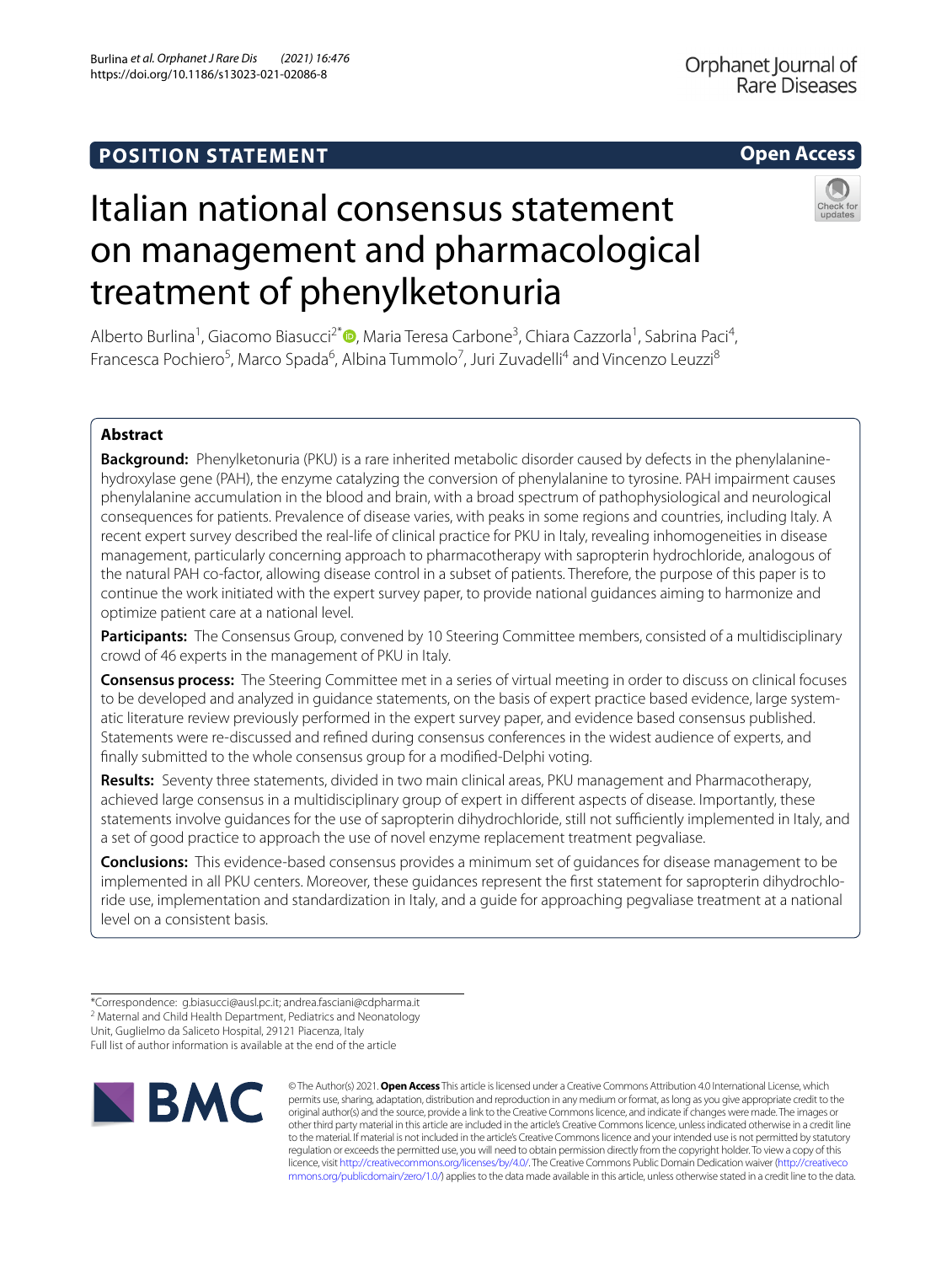**Keywords:** Phenylketonuria, Italian consensus, Transition, Pharmacotherapy tailoring, BH4 test, Sapropterin, Pegvaliase

### **Background**

Phenylketonuria is an autosomal recessive disorder caused by defects in the PAH gene, occurring in 1:10,000 live births in Europe, with higher prevalence in some countries, including Italy [[1](#page-15-0)]. PAH catalyze the oxidation of phenylalanine (Phe) to tyrosine, thus, defects in PAH activity lead to impaired Phe metabolism and increase in blood concentration characterizing disease, with serious consequences for brain health [[2](#page-15-1)]. The genetic landscape of PKU reveals more than 950 variants in PAH gene, causing diferent degrees of PAH loss of function and determining diferent clinical phenotypes, with blood Phe concentrations increasing with decreasing PAH residual activity [[3\]](#page-15-2). On clinical ground, hyperphenylalaninemias (HPAs) are now classifed according to the treatment options, including non-PKU HPA (Phe concentration ranging from 120 to 360  $\mu$ mol/L), and PKU HPA (blood Phe concentration > 360  $\mu$ mol/L) [[4\]](#page-15-3). High blood Phe levels result in brain Phe accumulation which afects postnatal neurodevelopment, leading to severe and irreversible neurological and intellective impairment. Neonatal screening for PKU and early treatment have eradicated this clinical condition in countries with advanced health systems ([https://www.osservatorioscr](https://www.osservatorioscreening.it/fenilchetonuria-screening-neonatale/) [eening.it/fenilchetonuria-screening-neonatale/\)](https://www.osservatorioscreening.it/fenilchetonuria-screening-neonatale/). Current European guidelines recommend a lifelong treatment aimed at keeping blood Phe levels within the target range of 120–360 μmol/L until 12 years of age, to prevent neurodevelopmental derangement, and within 120–600 μmol/L later, in order to prevent possible neurocognitive decline or deterioration [[5\]](#page-15-4).

The milestone of PKU therapy is a strict low-Phe diet, requiring avoidance of high-protein foods, consumption of protein substitute distributed throughout the day and adequate energy intake, with signifcant patient burden [\[6](#page-15-5)]. Compliance is often poor, particularly during emotionally complicated adolescent years and in adults, when diet management also profoundly infuences patient's social relationships and quality of life [[7](#page-15-6)].

In recent years, pharmacological treatments for PKU were developed, allowing to control blood Phe levels while easing or normalizing diet, opening the way to a possible alternative for PKU patients. Pharmacological treatment options include supplementation with sapropterin dihydrochloride, the synthetic form of tetrahydrobiopterin (BH4), the natural chaperone for PAH, and enzyme substitution therapy with phenylalanine-ammonia-lyase, pharmacologically active as the PEGylated form, pegvaliase.

Sapropterin dihydrochloride was the frst pharmacological therapy developed for PKU, indicated in pediatric and adult patients with BH4 responsive-PKU [\[8](#page-15-7)], in association to diet therapy. BH4 activates residual PAH enzyme, improving oxidative metabolism of Phe, thus decreasing blood Phe levels and increasing Phe tolerance. Patients eligible for BH4 treatment can be identifed based on a BH4 response test [[9](#page-15-8)]. In responding patients with adequate metabolic control, sapropterin dihydrochloride treatment allows to signifcantly reduce blood Phe concentration while easing diet by increasing natural protein intake, leading to improved compliance and disease management  $[10]$  $[10]$  $[10]$ . Although sapropterin dihydrochloride was approved by the European Medicines Agency (EMA) in 2008  $[11]$  $[11]$  $[11]$ , clinical practice is still signifcantly variable among countries, particularly concerning BH4 response test, with a wide variety of protocols adopted in diferent countries and even within the same country [\[10](#page-15-9), [12](#page-15-11)].

Pegvaliase, developed more recently, is based on a different mechanism of action, representing the frst enzyme substitution therapy for PKU. Pegvaliase directly converts phenylalanine to ammonia and trans-cinnamic acid, regardless of PAH residual activity [\[13](#page-16-0)]. Pegvaliase treatment is indicated for adult PKU patients (>16 years) with uncontrolled blood Phe levels above 600 μmol//L, on existing therapy [[14\]](#page-16-1). In clinical trials, pegvaliase showed high clinical efficacy in reducing and maintaining blood Phe levels within target ranges, while allowing a diet with intact protein intake close to those recommended for general population. Improvement in inattention and mood symptoms were also observed with the use of pegvaliase [[15](#page-16-2)]. Based on comparative clinical studies, pegvaliase was also defned by some authors as the most efective treatment option for adults with PKU who have difficulty keeping blood Phe  $\leq$  600 µmol/L with diet alone or diet + sapropterin  $[16]$  $[16]$ . Pegvaliase was approved for use in the EU in 2019 [\[17\]](#page-16-4) and its use in clinical practice is currently being difusing in most countries.

Thus, evidences show that enormous progresses in treatment of PKU patients were made in last years, although clinical practice largely difers among countries. The situation of PKU management in Eastern and Southern Europe was recently investigated in a survey study, outlining huge disparities in diagnosis and treatment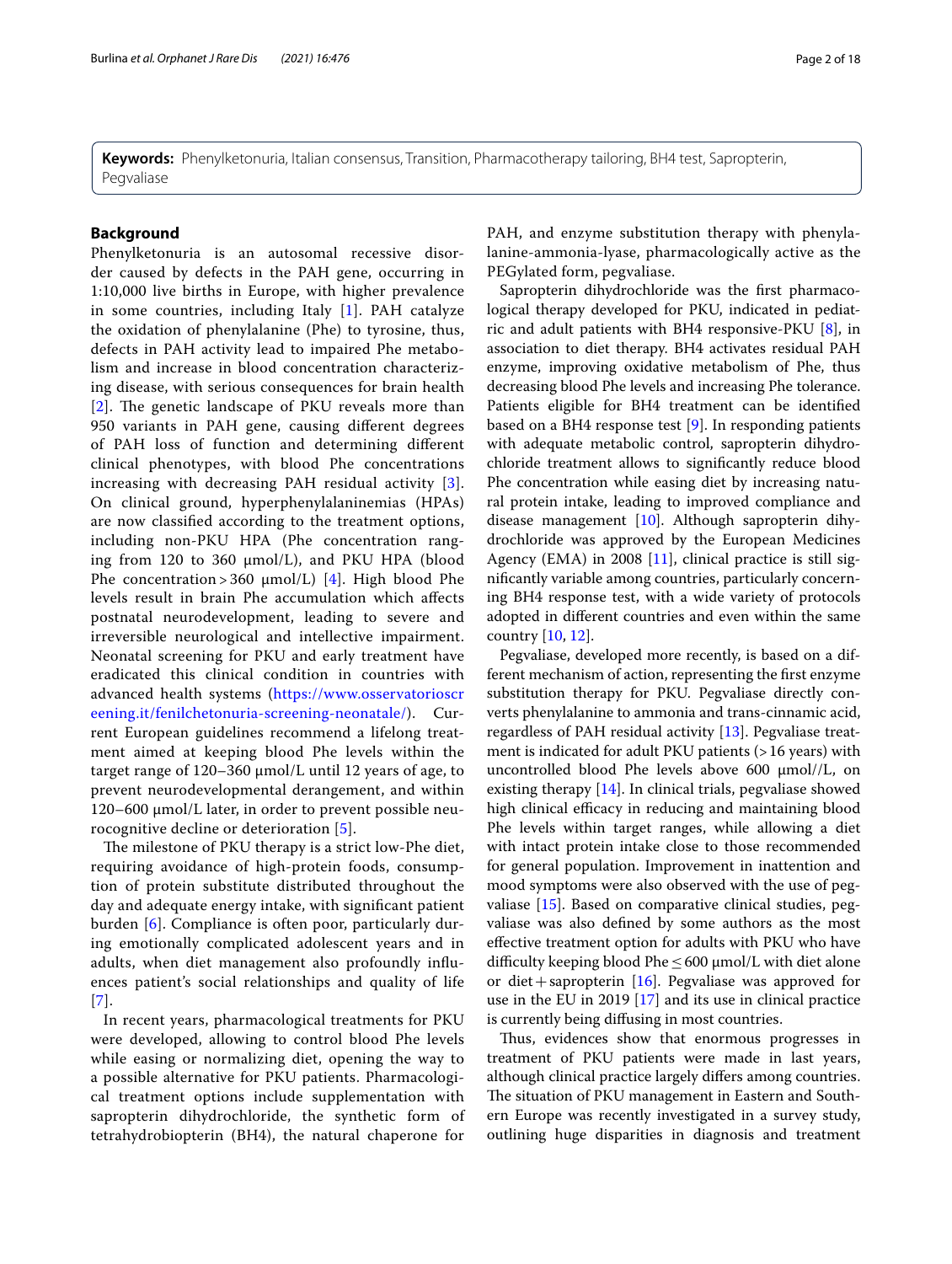in some countries and claiming for targeted efforts to optimize diagnostic and management approaches [\[18](#page-16-5)]. Accordingly, a recent survey study described the Italian real-life clinical experience of PKU management, with particular focus on management of adult PKU patients, Phe target ranges in diferent centers, therapeutic strategies, follow-up schedules and expectations regarding future treatments. The study revealed significant differences in PKU management among diferent specialistic centers in Italy, with particular issues concerning compliance to diet therapy in adult patients and heterogeneity in BH4 therapeutic approaches among diferent centers, highlighting the necessity of establishing a network of knowledge and experience among PKU specialistic centers, in order to optimize therapies and improve PKU patients life in Italy [\[10](#page-15-9)].

To this purpose, this article presents the frst Italian Consensus on PKU management and pharmacotherapy, proposing alignment practices for ameliorating care throughout the country and approaching pegvaliase pharmacotherapy on a consistent basis, according to best evidences, expert opinion and current guidelines. In particular, the consensus program aimed to deeply investigate the conformity of current clinical practice in Italy with recent European guidelines, specifcally addressing the opportunity to fnd a common approach among Italian centres and to apply best practice not yet implemented in real life. In this setting, guidance statements provided represent an integration between general guidances of European guidelines with peculiarities of clinical practice in Italy.

### **Methods**

### **Development of guidance statements**

This consensus process is the natural prosecution of an expert survey analysis on the state of art of PKU management and pharmacotherapy in Italy, culminated in the publication of an expert paper in 2021 [[10](#page-15-9)], assessing relevant diferences and gaps in PKU patients management among diferent specialistic centers, beside the lack of national guidances. A group of 10 health care practitioners from 8 specialistic centers in Italy, including pediatricians, metabolic specialists, neuropsychiatrists, psychologists and dieticians, with specifc expertise in PKU care, was identifed as the Steering Committee (SC) to guide the consensus process. All authors of the Italian expert paper were included in the SC to maintain continuity of the process. The SC met in a first Virtual Working Group Meeting where they identifed a list of clinical topics to address and grouped the topics in two areas of clinical focus, PKU management and Pharmacotherapy. During the workshop, the SC shared experiences and knowledge on the topics, addressing peculiar experiences and clinical practice, in order to fnd an agreement on interventions needed to optimize clinical practice for PKU management and pharmacotherapy. Based on the discussion during the frst meeting, guidance statements were developed by the SC and analyzed in a second virtual workshop, organized in two meetings, one per clinical focus. The SC then met in a series of virtual meetings to refne the guidance statements to be submitted for a modifed-Delphi Consensus in a wider audience of experts.

The project was sponsored by BioMarin Pharmaceuticals. All SC meetings and consensus process were organized by CD Pharma, an independent communication agency, with no intervention of the sponsor in statements development or discussion.

### **Consensus process**

Guidance statements were analyzed in a frst virtual consensus conference, divided in two sessions at a distance of one week, the frst to discuss guidance statements related to PKU management and the second to analyze statements concerning pharmacotherapy. The SC shared the discussion with an audience of 36 experts from the main reference centers around Italy. In order to facilitate discussion, statements were divided in two groups in both conferences, and so were the SC and audience; each group of experts was assigned to a diferent working group/break-out room according to their particular expertise, where guidance statements were analyzed and refned to be submitted for consensus evaluation by the whole SC and audience. Working group A analyzed clinical topics related to Multidisciplinary Team, Nervous System Functioning, Neurocognitive and Psychiatric and Neuroimaging use in [Follow-up](#page-3-0), PKU Quality of Life; working group B, clinical topics concerning Predictive Value of the Genetic Profle, DBS Follow-up, Transition and Comorbidities, Adherence and Compliance; working group C discussed statements related to Sapropterin hydrochloride; working group D, statements related to Pharmacotherapy Tailoring and Pegvaliase.

Guidance statements were then sent to all participants for consensus evaluation in a modifed Delphi survey, using a Survey Monkey platform. Participants expressed their level of agreement/disagreement on each statement anonymously, using a 5‐point Likert‐type scale  $(1=$ strongly disagree,  $2=$ disagree,  $3=$ somewhat agree,  $4$  = agree and  $5$  = strongly agree). The number and percentage of participants who scored each item as 1 or 2 (disagreement), or as 3 (partial agreement) and as 4 or 5 (full agreement) were calculated. Consensus was considered to be reached when the sum for full agreement was  $\geq$  66%. All statements that achieved <66% of full agreement in the frst survey were further discussed by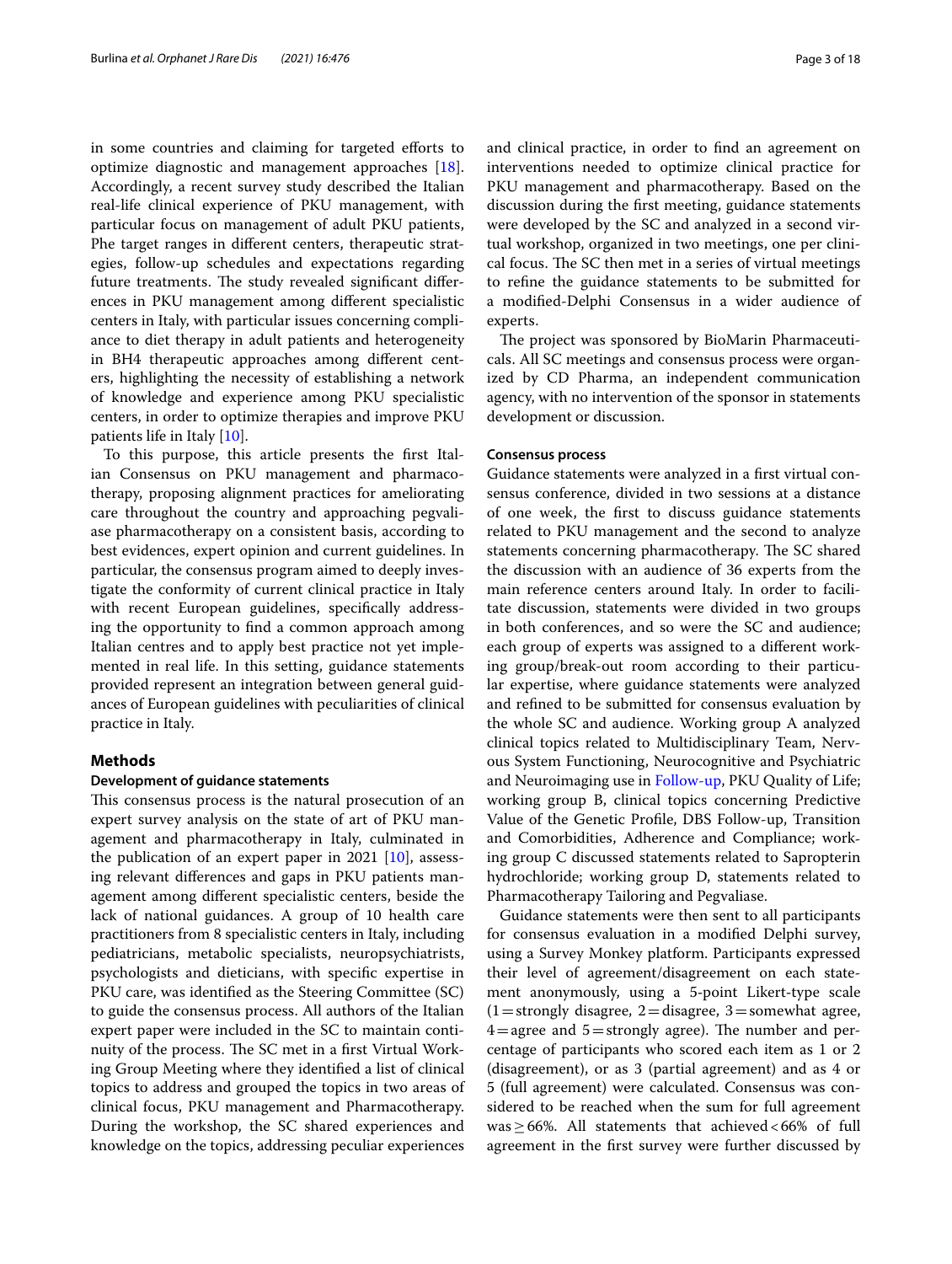the SC during a virtual meeting. During this meeting, statements were refned and rephrased for clarifcation, to be proposed to all participants for further discussion in a second consensus conference. During the conference, statements were analyzed by all participants in a one part-session and further modifed considering discussion and experts suggestions. According to the Delphi methodology, the statements were sent to all participants for a second round of consensus evaluation, using the same Survey Monkey platform and the same protocol for counting applied at the frst round. Again, Consensus was considered to be obtained when the sum for full agreement was  $\geq$  66%.

### **Results**

A total of 73 guidance statements were developed after discussion among the SC about clinical topics related to management of patients with PKU and pharmacotherapy. After the frst voting round, 59 statements reached consensus with  $\geq 66\%$  of full agreement. 14 statements scored from 39 to 65% of full agreement, thus, after further analysis in the SC, these statements were rediscussed, slightly changed and rephrased, to be submitted in a second consensus conference, obtaining full consensus.

Results presented below include the fnal guidance statements and a summary of the rationale behind guidances. A thorough dissertation about literature and discussion is provided for some clinical topics as supplementary material (Multidisciplinary team, Followup, Sapropterin dihydrochloride during pregnancy, Sapropterin efficacy, Pegvaliase induction, titration and maintenance strategy, Pegvaliase AEs prevention and management), leaving here arguments strictly related to statements development or resulting from particularly relevant discussion during consensus.

### **PKU management**

### *Multidisciplinary team*

Current European guidelines provide the minimum requirements of the PKU multidisciplinary team established by the E.S.PKU [\[19](#page-16-6)]. Discussion among experts focused on the necessity of gathering all the indications of guidelines, in order to harmonize them with local practice and summarize them in guidance statements.

### **Statement # 1**

PKU needs to be managed through an integrated multidisciplinary transversal approach, all along patients' life, throughout pediatric and adult care

**Statement # 2**

PKU multidisciplinary transversal team should include, as a minimum, one pediatrician with expertise in inherited metabolic diseases for care of infants and children, who should then accompany adolescents in the hands of an internist or metabolic expert for specifc adult care, collaborating with at least one dietician and one psychologist

### **Statement # 3**

Lab medical and genetics specialists, neuropsychiatrists and nurses are also needed to follow up clinical and pharmacotherapeutic management and outcomes

### **Statement # 4**

Gynecological care is additionally required during childbearing age

### *Predictive value of the genetic profle*

The degree of PKU severity is strictly related to the genetic abnormalities in PAH gene, afecting residual enzyme activity and determining a broad spectrum of phenotypes. Several allelic variants of PAH have been isolated and described, implementing databases (BIOPKU, <http://www.biopku.org/home/biopku.asp>) and genotype/phenotype association, thus providing a powerful tool for phenotype prediction, in order to implement tailored treatment strategies in PKU patients [\[20](#page-16-7)]. Recently, the statistical power of the BIOPKU database was investigated by using an allelic phenotype value (APV) algorithm to describe the relationship between genotype and phenotype in PKU. APV is a value defning the association of a variant with the corresponding metabolic phenotype, thus defining its severity, with  $APV=0$ corresponding to classic PKU,  $APV = 5$  indicating mild PKU and  $APV=10$  mild HPA. Data revealed the high predictivity of APV and related genotypic-phenotype value, resulting in a genotype-based phenotype prediction of 99.2% for classic PKU, 46.2% for mild PKU and 89.5% for mild HPA  $[1, 21]$  $[1, 21]$  $[1, 21]$  $[1, 21]$  $[1, 21]$ . In Italy, patient genotyping is performed mostly to predict mild/moderate phenotypes for BH4 responsiveness [[10\]](#page-15-9). As a matter of fact, genotype analysis should be considered in all PKU patients, in order to outline the metabolic phenotype and predict responsiveness to treatments [[5](#page-15-4)].

### **Statement # 5**

PKU patient genotyping is required, as allelic variants can be useful to outline disease phenotype and the appropriate therapy tailoring

### **Statement # 6**

International database on PKU might be helpful (BIOPKU database at <http://www.biopku.org/home/biopku.asp>) to understand PKU genetic profle analysis

### **Follow‑up**

### <span id="page-3-0"></span>*Dried blood spot (DBS) follow up*

Dried blood spot (DBS) follow-up of patients with PKU is aimed to maintain Phe levels within the target range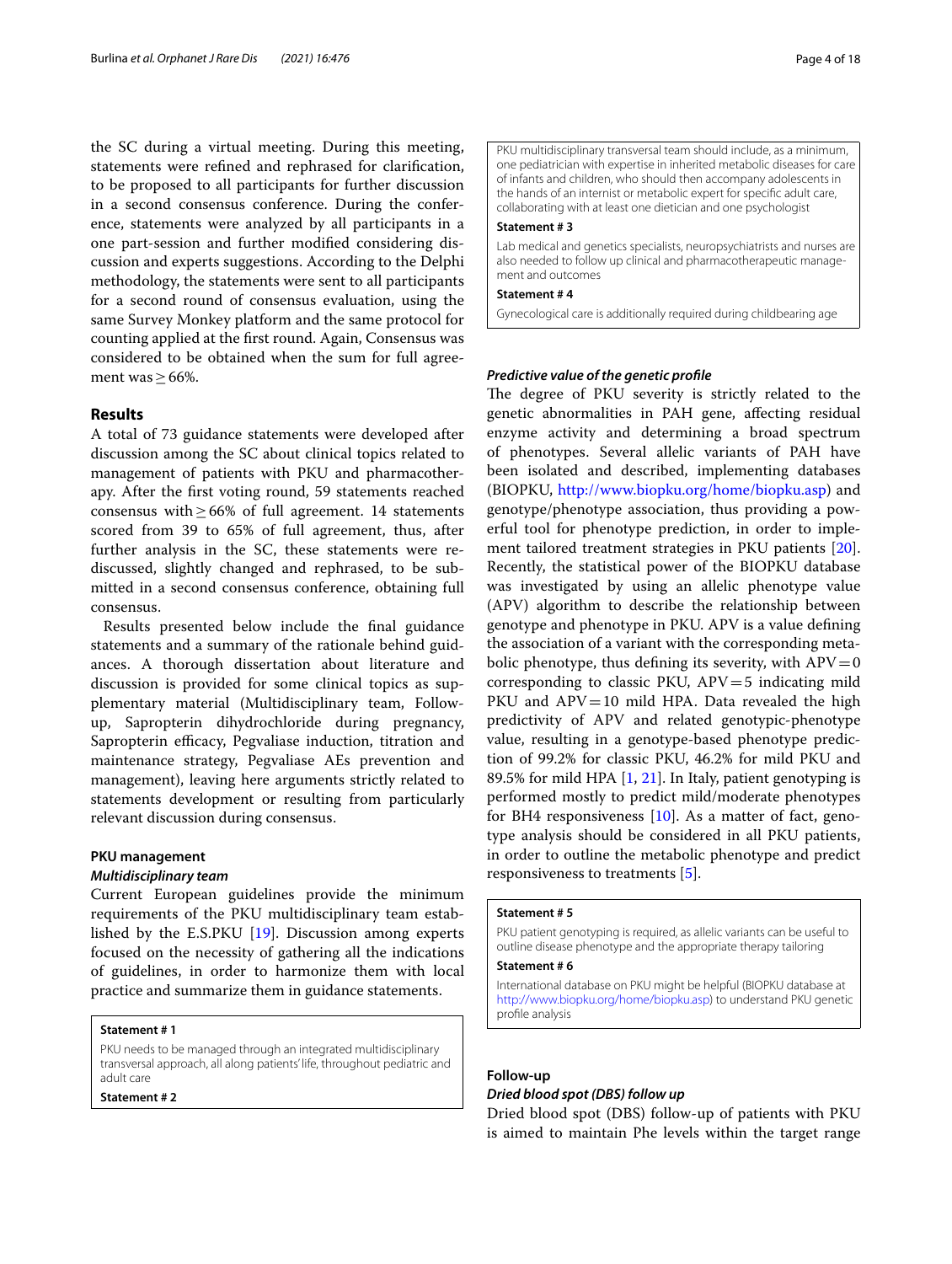recommended, in order to prevent neuropsychological impairment. The consensus group agreed on the opportunity to align Italian practice to the recommendation of European guidelines [\[5](#page-15-4)], both concerning targeted ranges recommended and the schedule of DBS in diferent age ranges and conditions.

### **Statement # 7**

Life-long systematic blood Phe level evaluation is recommended for PKU treated patients

#### **Statement # 8**

*Frequency of DBS follow-up for blood Phe testing should be adjusted according to age and patient's condition:*

| $0-1$ year          | Weekly          |
|---------------------|-----------------|
| $1-12$ years        | Every<br>2 week |
| $>$ 12 years        | Month           |
| Women preconception | Weekly          |
| Pregnancy           | Twice<br>weekly |
|                     |                 |

### **Statement # 9**

In non-treated HPA patients DBS follow-up for blood Phe testing should be performed at least monthly, up to 2 years of age

### **Statement # 10**

Frequency of DBS should be increased in particular conditions: treatment changes, intercurrent infections (gastroenteritis, fever), social or familiar changes (e.g. change of school/job, living home, family or work problems), pregnancy with specifc requirements, adherence issues

### **Statement # 11**

Target blood Phe ranges recommended are 120– 360 µmol/L for 0–12 years patients and during pregnancy, 120–600 µmol/L after 12 years of age

### *Nervous system functioning follow‑up*

PKU effects on postnatal development of the brain, as well as on mature brain functioning, are still not com-pletely described [[22\]](#page-16-9). High Phe levels  $(>600 \mu \text{mol/L})$ afect brain health in diferent ways, including both myelinization and neurotransmitters deficit (dopamine, serotonin), thus resulting in diferent efects on cognitive function and behavior, depending on the type of task analyzed and the age of patient [[23\]](#page-16-10), with peculiar neurocognitive defcits mostly associated to younger rather than to older patients [[24\]](#page-16-11). For these reasons, the consensus' group focused on the need of a tight schedule for nervous system functioning follow-up and the presence of neurology and psychiatry specialists and psychologists in the multidisciplinary team, as also recommended in current guidelines [\[5](#page-15-4)].

### **Statement # 12**

Phe levels affect nervous system health, with peculiarity related to specifc patient physiology and overall efects on neurotransmitter depletion and increased brain vulnerability

### **Statement # 13**

Patients with Phe values above defned safety range (120– 600 µmol/L)—both early treated and late diagnosed—need to be tightly monitored, because of possible consequences on the nervous system, despite historical Phe

### **Statement # 14**

2 weeks **Monthly**  The PKU multidisciplinary care team should include neuropsychiatrists, psychiatrists, psychologists and neurologists for routine evaluation of nervous system health and neurological damages in particular conditions

### *Neurocognitive and psychiatric follow‑up*

Neurocognitive studies in patients with early treated PKU confrm the relationship between metabolic control and the impairment in specifc cognitive domines, as a result of Phe exposure in diferent developmental stages, throughout the life span  $[23]$ . In this framework, the necessity of implementing a shared schedule for neurocognitive and psychiatric follow-up of patients with PKU in Italy emerged, harmonizing any discrepancy in local practice with current guidelines [[5\]](#page-15-4) and best practices.

### **Statement # 15**

IQ full scale assessment is highly suggested at 12 and 18 years

### **Statement # 16**

Neurocognitive and psychiatric follow up should be tailored according to patient's clinical and life conditions, including but not limited to: Worsening performance (school or work)

Comorbidities

Metabolic unbalance, due to dietetic or therapeutic incompliance

Psychiatric problems

Concerns of clinicians

### **Statement # 17**

Neurocognitive assessment domains to evaluate according to patient's clinical and life conditions are: Planning, mental fexibility and problem solving Inhibitory control (reaction time) Visual-spatial memory Visual-motor coordination Short term memory /Working memory Speed of processing Sustained attention Verbal fuency

Verbal memory and learning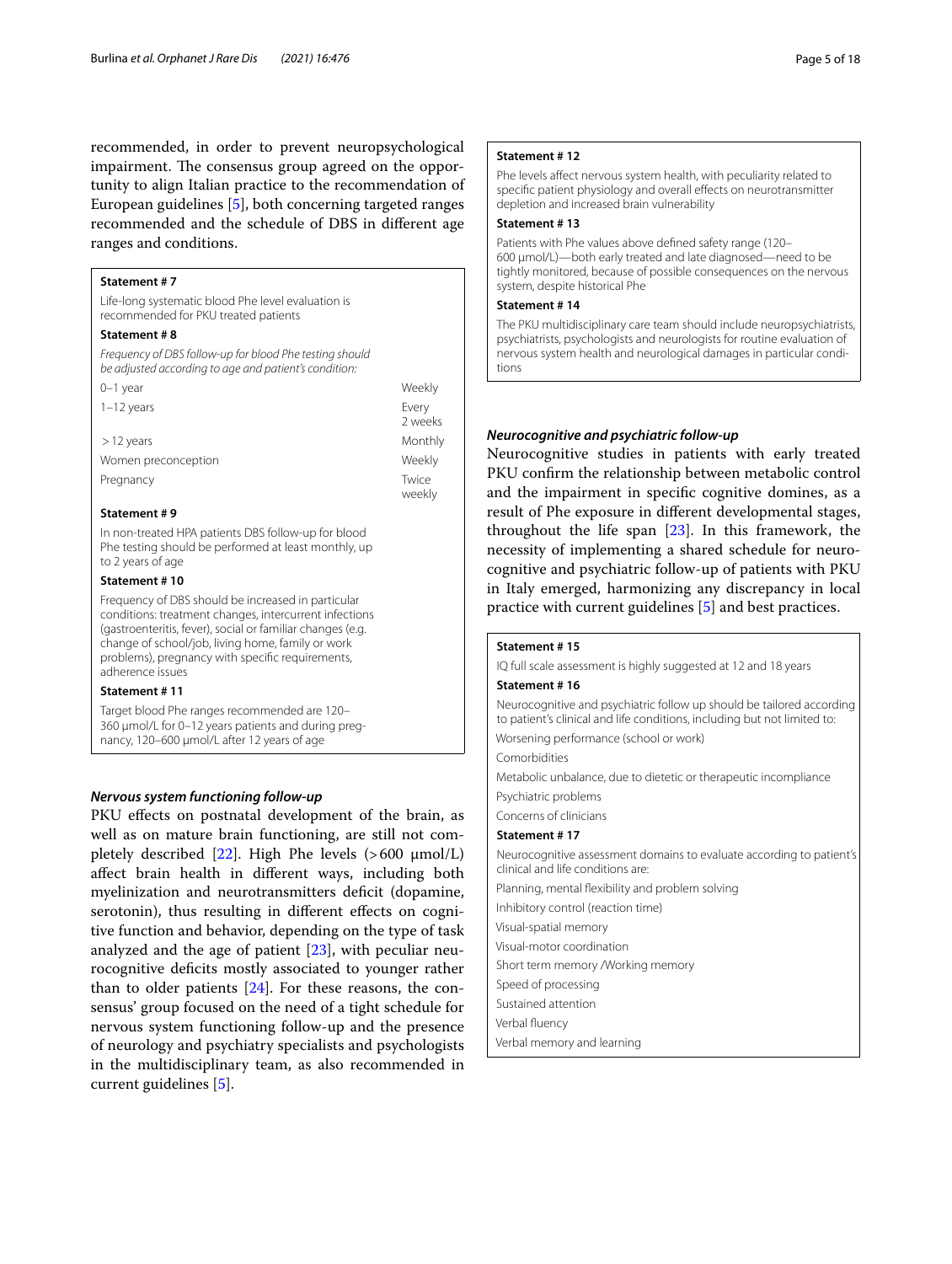### *Neuroimaging use in follow‑up*

Alterations on magnetic resonance imaging were observed both in early and late treated PKU patients [\[25](#page-16-12)]. Nonetheless, no long term evidences exist of a correlation between white matter or grey matter damage and Phe metabolic control. For this reason, waiting for further longitudinal studies, the consensus group agreed on the opportunity to follow the recommendation of European guidelines [\[5](#page-15-4)] and perform brain MRI only in patients with clear neurological alterations.

### **Statement # 18**

Brain MRI should be implemented in routine PKU care in case of clear neurological impairments

### *PKU quality of life*

PKU strongly affects quality of life (QoL) of patients all along their life, also considerably impacting on their families and caregivers, bearing the responsibility of everyday care of children with PKU to prevent neurological damage  $[26, 27]$  $[26, 27]$  $[26, 27]$ . The strict diet therapy is a main daily struggle, with the stress related to preparation of food and obligation to a strict family organization representing an important burden for both patients and their families, importantly worsening their QoL [\[28\]](#page-16-15). Nevertheless, compliance to therapy is generally high during childhood, when diet is exclusively managed by parents, while diet management becomes particularly challenging during adolescence and later [\[6](#page-15-5), [29](#page-16-16)]. Limits on socialization, perception of social isolation and the daily stigma imposed by diet are factors strongly afecting QoL of PKU patients, particularly because of problems related to self-esteem and the whole emotional sphere  $[30]$  $[30]$ . The requirement of lifelong follow-up may also represent further strains on patient's QoL. A poor QoL generally leads to decreased confdence in treatments and, as a consequence, to poor compliance, with loss of follow-up and poor metabolic control, particularly in adolescents and adults [[31\]](#page-16-18). Poor compliance thus increases the risk of cognitive and behavioral impairment, further intensifying the burden of illness (BOI) and, in turn, adding an additional load to patient's QoL in a negative feed-back [\[32](#page-16-19)]. Based on these issues, experts agreed that QoL should be considered an all-encompassing aspect that needs to be investigated with a specifc disease-related PKU-QOL instrument in PKU patients of all ages [[10](#page-15-9)]. To this aim, the four PKU-QOL questionnaires, developed for diferent ages (Child PKU-QOL, Adolescent PKU-QOL, Adult PKU-QOL), and for parents of children with PKU (Parent PKU-QOL) represent valid and reliable instruments for assessing the multifaceted impact of PKU on patients of diferent age groups and their parents [[26,](#page-16-13) [33\]](#page-16-20).

### **Statement # 19**

QOL in PKU patients is an all-encompassing aspect, including the impact of clinical management and therapy adherence/compliance on the social and neurocognitive profle, following a virtuous circle modality, which needs to be investigated systematically with a PKU validated questionnaire—PKU-QOL specifc for child, adolescent, adult or parents—addressing factors improving patient comfort, confdence in treatments, sociality and overall health

### **Statement # 20**

PKU-QOL is dedicated to patients, families/caregivers, and tailored according to diferent needs for diferent age ranges—children, adolescents or adults

### **Statement # 21**

PKU-QOL is highly suggested in chronic disease as part of clinical follow-up, and is useful to improve the overall management

### *Transition and comorbidities*

Transition from childhood to adulthood is a difficult period for all adolescents, sufering emotional and social changes, in particular for young adults dealing with a metabolic disease like PKU and becoming more and more responsible of managing their condition. The main issue related to lack of follow-up during transition is patient perception of PKU as a pediatric disease and not as a lifelong condition [\[7](#page-15-6)]. Besides, in many countries, including Italy, adults with PKU continue to be cared in pediatric departments, a main cause of psychological and emotional discomfort for patients, leading to lack of confdence in the healthcare system, inconstant care and also loss of follow-up [\[7](#page-15-6), [10,](#page-15-9) [18](#page-16-5), [32\]](#page-16-19). Given these issues, any intervention to increase patient awareness about disease and the necessity of lifelong treatment, would be particularly benefcial for adolescents. To this aim all Italian centres agreed that PKU transition programs should be implemented toward an integrated, adult dedicated multidisciplinary team, to meet adult psychological requirements and clinical necessities, related to the overall BOI in adult patients with PKU that can lead to numerous comorbidities [\[34\]](#page-16-21) and need to be specifcally managed [[10\]](#page-15-9). Basically, the discussion was leaded by experts from Italian centres that are approaching an implementation of the transition process, although with diferences in protocol details. In particular, the necessity of working together on this topic was highlighted, in order to align to a common approach.

### **Statement # 22**

Transition from pediatric to adult care is a critical phase, due to changes in physiopathology, social life and overall care need

### **Statement # 23**

Particular awareness and a structured care program are recommended during transition in order to match specifc patient needs and expectations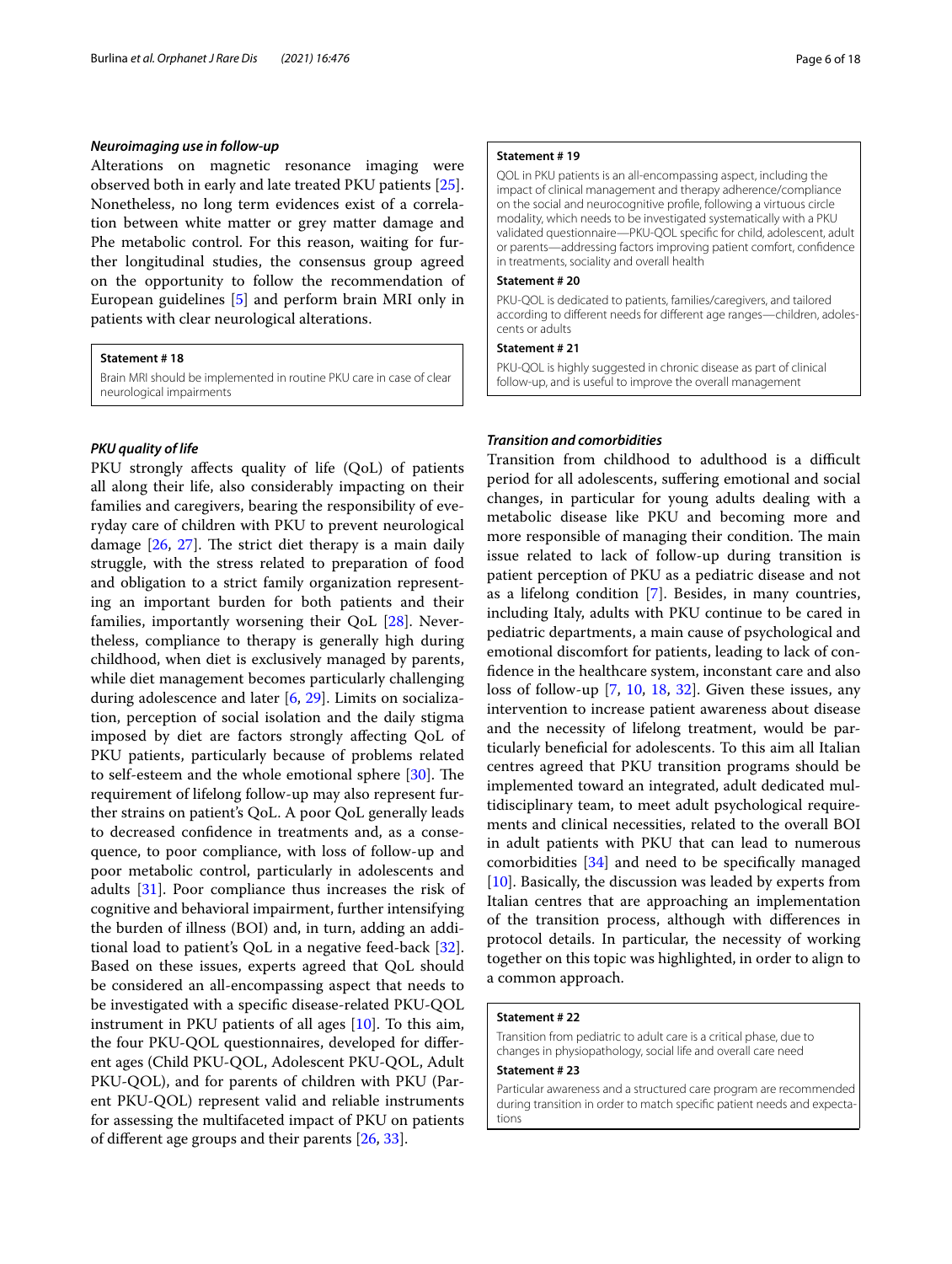### **Statement # 24**

Adult specific care is also required in order to manage putative comorbidities emerging in adult patients—e.g. bone disease, diabetes risk, cardiovascular involvement

### *Adherence and compliance*

PKU is mostly managed with the strict Phe-restricted diet therapy, considerably challenging and often difficult for patients to follow, particularly in adolescents and adults [\[6](#page-15-5), [29](#page-16-16)]. Compliance is critically related to patient knowledge on his/her condition, and to factors infuencing motivation and attitude [[7,](#page-15-6) [32\]](#page-16-19). In this framework, it is crucial to implement a patient tailored approach to improve long-term adherence to diet treatment and prevent the nutritional, metabolic and cognitive abnormalities associated to non-compliance [\[6](#page-15-5), [32](#page-16-19), [35](#page-16-22)]. Accordingly, doctor-patient communication and relationship between patient and healthcare system should be seriously considered as a main factor facilitating adherence and engagement in the management of PKU, particularly during transition and in adults [\[5,](#page-15-4) [7](#page-15-6), [10\]](#page-15-9).

### **Statement # 25**

Adherence is a major concern in patients transitioning from childhood to adolescence to adulthood

#### **Statement # 26**

A patient tailored approach is recommended to achieve long-term compliance

### **Pharmacotherapy**

### *Pharmacotherapy tailoring*

Pharmacotherapy provides an adjunct opportunity for patients with PKU to manage disease and maintain metabolic control. Both treatment with sapropterin dihydrochloride and pegvaliase allow to control Phe levels while relaxing or normalizing diet, with signifcative improvements in disease management and QoL [[36\]](#page-16-23).

Genotype–phenotype associations in PKU genetic databases provide a useful tool to predict the severity of phenotype  $[20]$  $[20]$  and responsiveness to sapropterin  $[3]$  $[3]$ . This is not the case for pegvaliase, since, as an enzyme substitution therapy, it is efective independently of the genetic profle [\[14](#page-16-1)]. Beside genotype–phenotype correlations, the main responsibility for clinicians is to make sure that pharmacotherapy is the most suitable treatment for a particular patient, both in term of efectiveness, feasibility and overall QoL. Moreover, it is important to considerate compliance and adherence to diet in those patients struggling with diet restrictions, resulting in poor metabolic control. Patients and their families/caregivers need to be aware about efficacy and

potential benefts and risks, in order to best manage their expectations about treatment. Similarly, they have to be informed about how pharmacotherapy is administered and how therapy will infuence their everyday life, in order to carefully consider their willingness of initiating and follow the treatment [[37](#page-16-24)]. Defnitely, particular attention is required when dealing with women in childbearing age and during pregnancy, carefully weighing possible benefts of pharmacotherapy in case of poor adherence to diet therapy [\[5](#page-15-4)].

Essentially, according to the group's consensus, the choice of initiating pharmacotherapy requires a thorough evaluation of genotype and clinical/biochemical characteristics of the patient, the overall BOI, a comprehensive evaluation of patient's attitude to change life habits and patient's willingness of managing pharmacotherapy and testing schedule.

### **Statement # 27**

PKU pharmacotherapy should be initiated considering genetic profile, dietary compliance, gender, fertility, age of patients and family environment and support

### **Statement # 28**

PKU pharmacotherapy should be considered in patients not able to be adherent, due the burdensome diet and overall burden of illness (BOI) that lead to persistent uncontrolled level of blood Phe

### **Statement # 29**

PKU pharmacotherapy tailoring should consider patient clinical framework: BOI, patient willingness and life related feasibility

#### **Statement # 30**

Pharmacotherapy should be offered to patients considering the overall long-term compliance and adherence to prescribed treatment

### *Sapropterin dihydrochloride/BH4*

Sapropterin was the frst pharmacological treatment for PKU, approved by the Federal Drug Administration in 2007 and then by EMA in 2008  $[11]$  $[11]$ , providing an alternative to the strict low-Phe diet for patients with BH4 responding PKU. More than ten years of clinical practice provided reliable evidences for sapropterin efficacy and safety, so that guidances for patients testing and treatment were also included in last European guidelines [\[4](#page-15-3), [5\]](#page-15-4), Accordingly, sapropterin pharmacotherapy was discussed in consensus in order to align Italian practices to best recommendations and published guidelines.

### *Patient selection*

Sapropterin is indicated in the treatment of HPA in patients of all ages who were shown to be responsive after a BH4 loading test  $[8]$  $[8]$ . Approximately 25% to 50% of patients with PKU respond to sapropterin [[13\]](#page-16-0).

The discussion focused on the necessity of considering overall patient's characteristics beyond mere clinical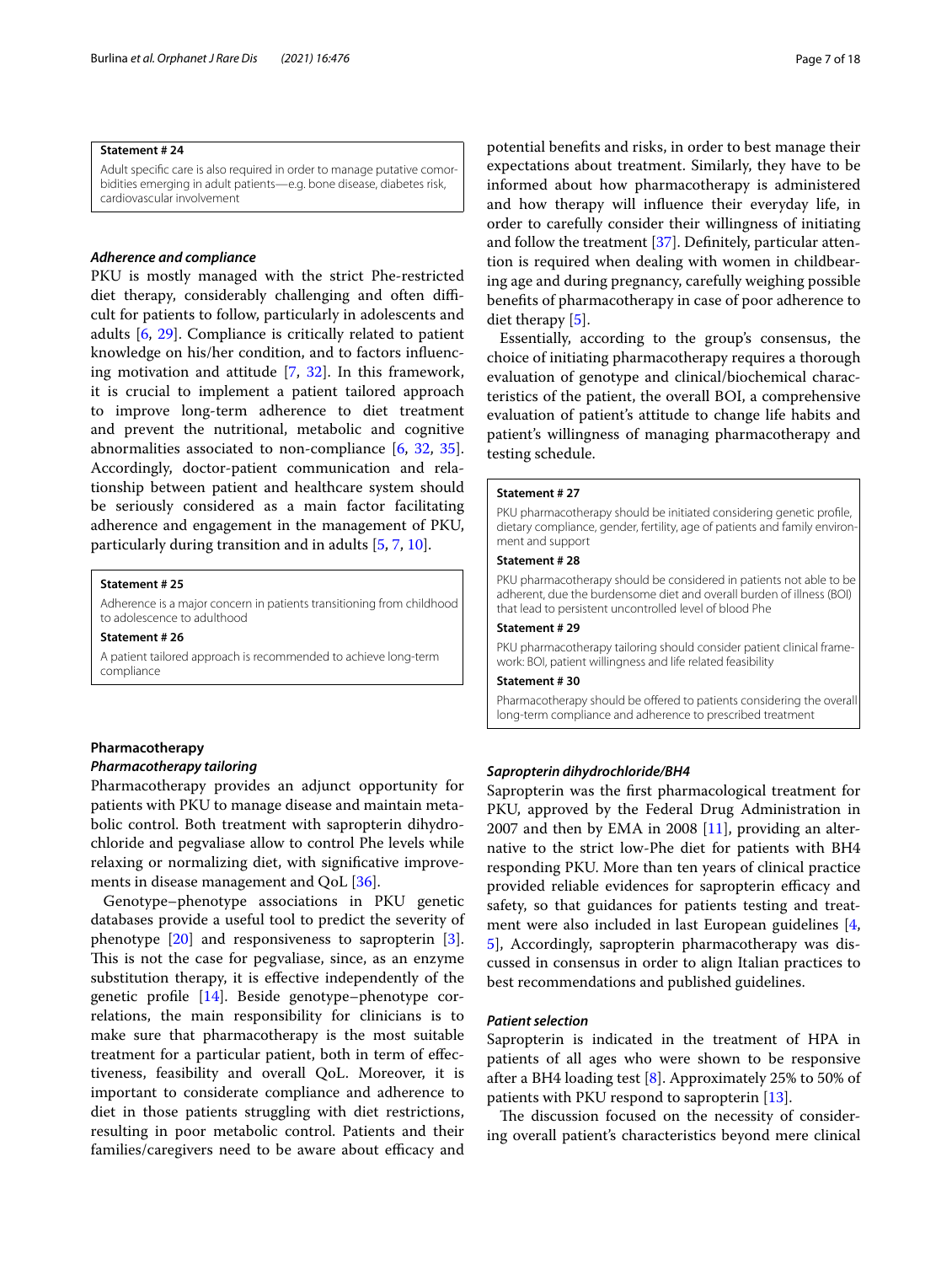parameters and genotype. An important issue to consider is patient's (and family's in case of children) real expectations and wills about therapy. For instance, they should be aware that responsive patients may still necessitate to follow a Phe-restricted diet together with sapropterin dihydrochloride, although diet will be less restrictive than without treatment [\[12](#page-15-11), [37](#page-16-24)]. Also, in case of patients already on diet therapy, clinicians should accurately consider with them and their families the opportunity of modifying their consolidated dietary habits and lifestyle, to confrm their real willingness of initiating a diferent treatment [[10](#page-15-9)].

Moreover, the use of sapropterin and criteria for testing largely difer across European countries and also within the same country  $[12]$  $[12]$ . In Italy as well, BH4 test is not routinely implemented for all patients in all PKU reference centers, with some center only testing patients with mild PKU and not all centers ofering BH4 treatment to adult patients  $[10]$  $[10]$ . Thus, according to the group's consensus, sapropterin treatment for Italian patients with PKU needs to be implemented, and criteria for treatment should be assimilated to those recommended in the European guidelines. Accordingly, BH4 treatment should be offered to all patients proven to be responders, for a most efective management of PKU compared to standard diet-therapy [[5\]](#page-15-4).

Concerning the use of sapropterin during pregnancy, cautions are recommended as for any pharmacological treatment [[38\]](#page-16-25). Specifc details of the discussion on this issue are provided as supplementary material.

#### **Statement # 31**

BH<sub>4</sub> treatment should be offered to all responding patients, due to a most efective disease management compared to standard dietary treatment

#### **Statement # 32**

BH4 treatment, allowing reduction in diet restrictions, should be offered to all responding patients, leading to an increase in long-term compliance and adherence to prescribed treatment

### **Statement # 33**

Regarding the use of BH4 during pregnancy, specifc awareness must be taken over the pregnancy trimesters about required blood Phe ranges

#### **Statement # 34**

BH4 treatment should be evaluated possibly before or at most during pregnancy, considering risks and benefts of initiating, interrupting or continuing treatment

### *BH4 genotype*

According to current European guidelines, genotype is highly predictive of metabolic phenotype and BH4 responsiveness, thus all patients should be considered for BH4 responsiveness either by genotyping or with a BH4 response test [[5\]](#page-15-4). Patients responding to BH4 generally

present PAH allelic variants associated with mild-moderate phenotypes and only 1–2% of all HPAs are caused by pathogenic variants afecting the genes involved in BH4 metabolism [\[3\]](#page-15-2). It has been demonstrated that BH4 responsiveness is best predicted by APV values in 71% of patients analyzed in the BIOPKU database, providing a solid basis for suggesting genotype in all patients with a positive HPA diagnosis  $[12, 21]$  $[12, 21]$  $[12, 21]$  $[12, 21]$ . BH4 responsiveness is associated to specifc allelic variants, afecting the oligomerization of PAH multidomain arrangement that allows the complex regulation of the enzyme. Exogenous BH4 would partially or totally restore enzymatic activity, depending on allelic variants and degree of conformational impairment [[39\]](#page-16-26). In patients carrying these mutations, BH4 responsiveness occurs almost in 80% of cases [[40,](#page-16-27) [41\]](#page-16-28). Accordingly, in presence of a double known BH4 responding mutation, sapropterin treatment can be initiated without performing a BH4 response test [\[12](#page-15-11)]. After initial uncertainty of some experts about this issue, mainly due to discrepancies in clinical practice (agreement mostly equated disagreement after frst voting), discussion during second consensus was particularly productive, with a thorough analysis of current literature and guidelines that fnally led to a slight rephrasing of the statement (from "…test can be avoided…" to "… test may be avoided..."). The use of "may" was deemed more appropriate, since it leaves more space for individual decision, and the statement achieved full consensus. Importantly, BH4 responsive mutations were considered as predictive as PAH null mutations that correspond to non-responsiveness [[41–](#page-16-28)[43\]](#page-16-29).

#### **Statement # 35**

Genotype is highly suggested, as it can predict BH4 responsiveness with 71% accuracy

### **Statement # 36**

Sapropterin should be used to treat PKU mild-moderate phenotypes, while classic phenotypes should be deeply investigated for allelic variants

#### **Statement # 37**

Patients with a double PAH null-mutations are not expected to respond to BH4; BH4 responsiveness test is not to be performed in these patients

#### **Statement # 38**

Patients with PKU sustained by a double mutation PAH, 100% responsive in BIOPKU, are BH4 responders; BH4 responsiveness test may be avoided in these patients and treatment started

#### **Sapropterin efficacy**

Approximately 25–50% of patients with PKU respond to sapropterin [[13](#page-16-0)]. Most notably, sapropterin treatment allows to ease or normalize diet in some cases, by increasing Phe tolerance. This significantly helps patients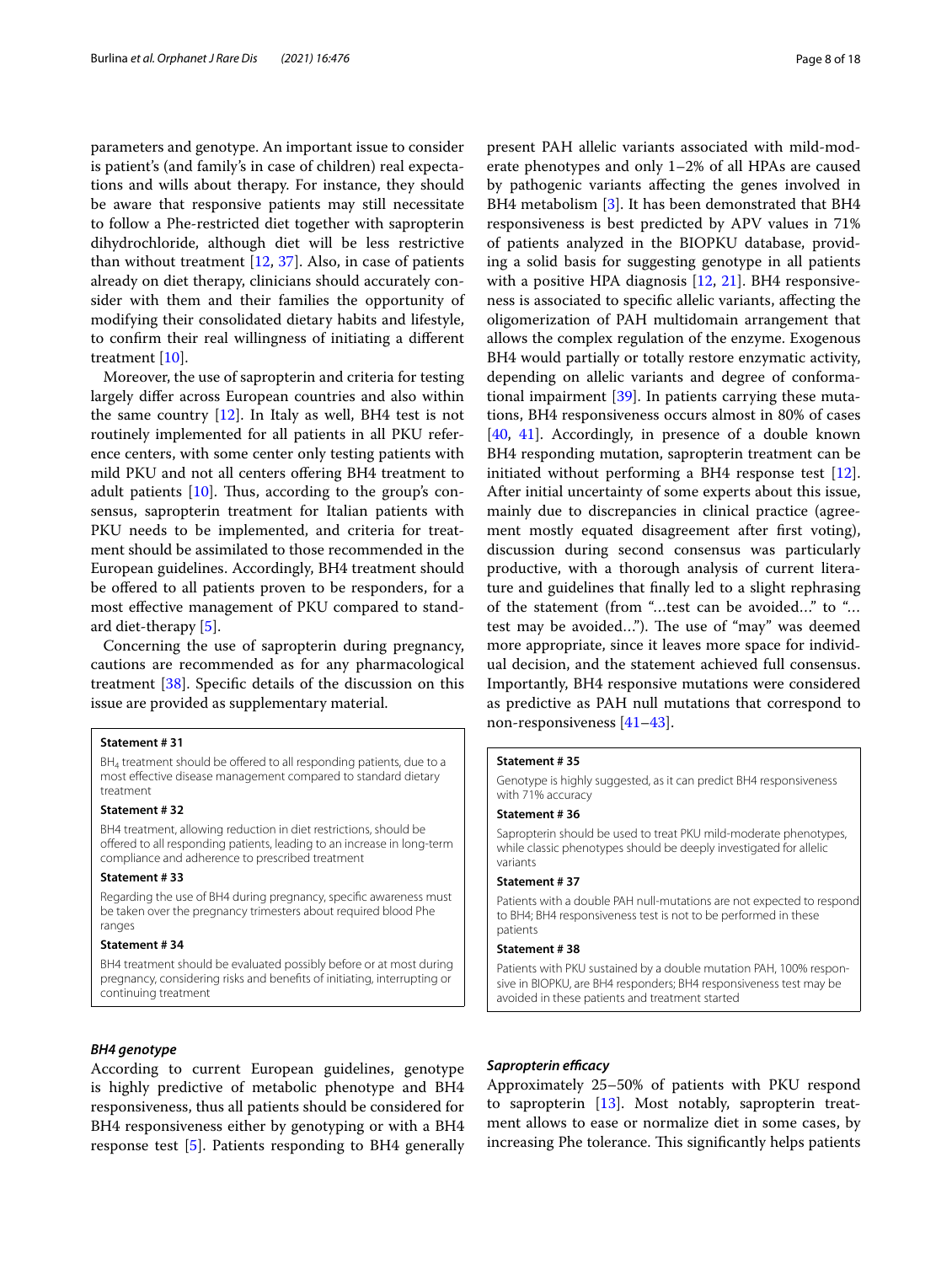and their caregivers in maintaining adherence to treatment, improving the everyday management of disease and QoL [\[2](#page-15-1), [5,](#page-15-4) [10](#page-15-9)], as a main consequence of increased Phe control and improved neurocognitive outcomes [\[9](#page-15-8), [44\]](#page-16-30).

Sapropterin efficacy is assessed in a BH4 response trial by measuring blood Phe reduction in response to the administration of the drug. Efficacy is unanimously defned as a reduction of blood Phe concentration of at least 30% from baseline in a BH4 responsiveness test [\[5](#page-15-4), [12,](#page-15-11) [45](#page-16-31)], as a lower threshold decrease ( $\geq$  20%) was shown not to be predictive of true BH4 responsiveness [\[46](#page-16-32)]. In responding patients, sapropterin efficacy is also determined by an increase in Phe tolerance by a 100% rate [\[5](#page-15-4), [12\]](#page-15-11), allowing to introduce more natural protein in diet, while maintaining blood Phe levels within target ranges [[47\]](#page-16-33). Discussion during consensus underlined the importance of considering both the decrease in blood Phe levels and the increase in Phe tolerance to identify one patient as a BH4 responder.

Importantly, sapropterin efficacy should always be evaluated on an individual case basis, considering overall benefts of treatment for the patient, beyond clinical improvements in Phe tolerance.

### **Statement # 39**

Sapropterin allows 30% in blood Phe reduction and 100% increase in Phe tolerance

### **Statement # 40**

Therapeutic efficacy should be evaluated considering improvement in metabolic balance, neurocognitive profle and overall QoL

### **Statement # 41**

Therapeutic efficacy should be evaluated considering less dietary restrictions and improvement in patient disease management, leading to better adherence and compliance

### *Pharmacokinetic*

In Italy sapropterin is available as soluble tablets for oral administration [\[8](#page-15-7)]. Data show an improved bioavailability of sapropterin when administered with food, with a maximum blood concentration (maximum bioavailability) 4.5 h after drug administration with food  $[48]$  $[48]$ . Accordingly, DBS measures during short BH4 loading trials should be planned according to sapropterin pharmacokinetic, at least 4 h after drug administration.

### **Statement # 42**

During BH4 loading test for diferential diagnosis between PAH and BH4 pathway deficiency, DBS testing should be started between 4 and 12 h after drug administration, according to sapropterin pharmacokinetic

### **BH4 test**

### *BH4 loading test*

Historically, the BH4 loading test has been performed immediately after neonatal screening in order to distinguish patients with HPA due to PAH defciency from patients with BH4 defects [[45\]](#page-16-31), although it is also used to identify BH4-responsive PKU, since BH4 treatment should be initiated as soon as possible after the HPA diagnosis  $[2]$  $[2]$  $[2]$ . There is no universally defined schedule for BH4 loading test and protocols widely vary among countries and even within the same country, from a 24–48 h test with administration of BH4 (10–20 mg/kg) every 24 h in Europe, to several weeks of administration with daily or weekly monitoring of blood Phe levels in the USA [[38,](#page-16-25) [49\]](#page-16-35). Discussion during consensus compared opposite opinions, particularly on loading test purpose and timing, leading to borderline results for consensus during first voting round. The statements were rediscussed, referring to current guidelines and to assertions made in the Italian survey recently published, with a highly proftable debate that led to a wide acceptance. In Italy, BH4 test protocols slightly vary among diferent centers, although a 48 h schedule for BH4 loading is widely adopted for neonatal screening with 10 or 20 mg/kg of sapropterin  $[10]$  $[10]$ . According to the group's consensus, a conventional 24 h protocol for loading test with 20 mg/ kg of sapropterin should be used for diferential diagnosis in neonates. Performing longer trials would delay initiation of treatment, possibly causing neurological damage in this delicate phase of neural development. As for blood Phe testing schedule, after basal DBS, 4, 8, 12 and 24 h samples were considered sufficient, according to conventional protocol of BH4 loading [[50](#page-16-36)] and also considering that 16 h samples are difficult to collect in an out-patient setting.

### *Loading test patient selection*

### **Statement # 43**

BH4 loading test should be performed as soon as possible after birth, following a positive HPA at newborn screening test

### **Statement # 44**

BH4 loading test is used to primarily discriminate HPA sustained by BH4 defciency from HPA caused by PAH loss of function

*Loading test execution*

#### **Statement # 45**

BH4 loading test should be performed in neonates or infants by a 20 mg/kg load monitored in 24 h, with blood Phe concentration measured at 0 h (pre), 4 h, 8 h, 12 h, 24 h. Breastfeeding or infant formula are maintained during the test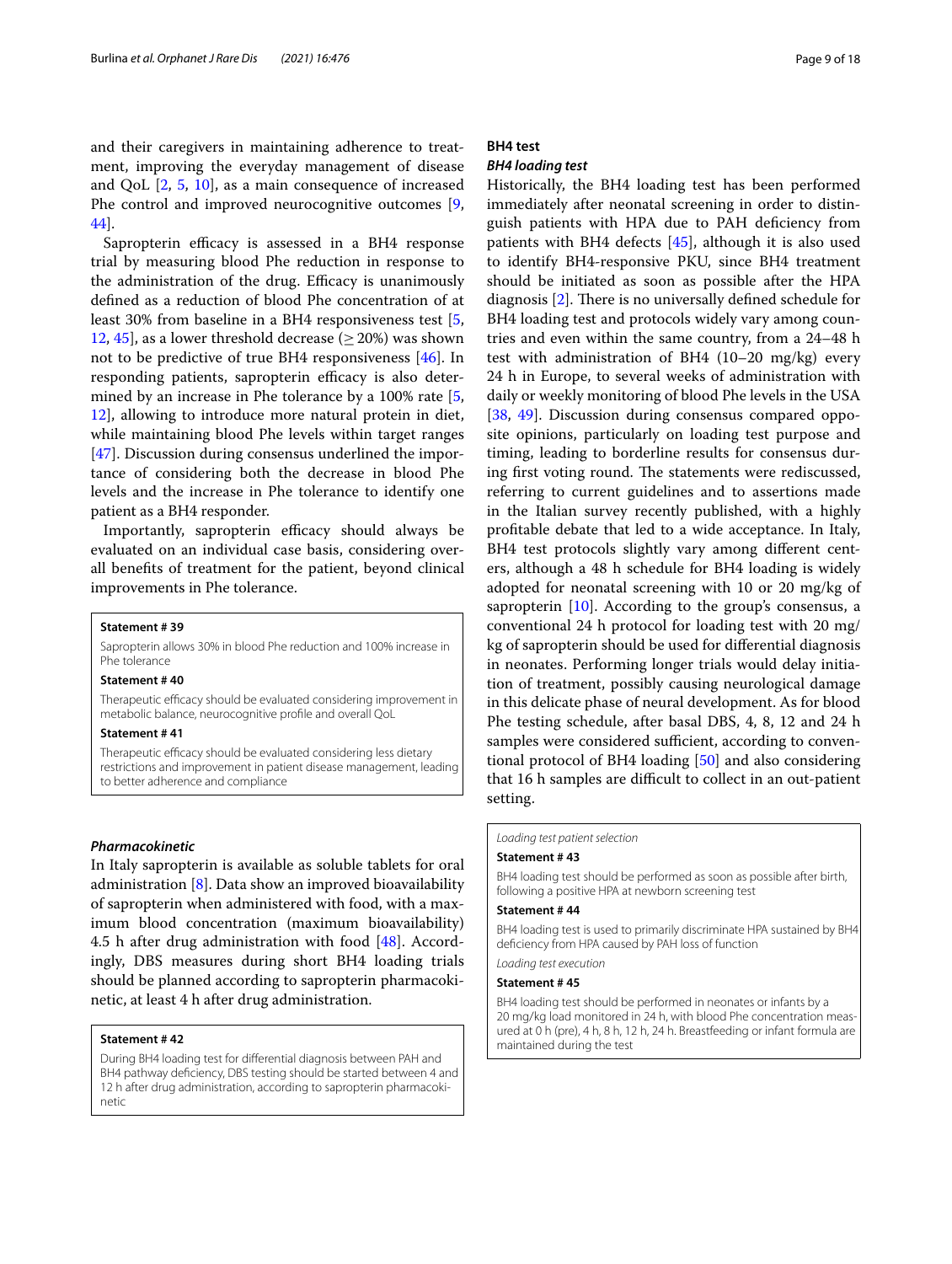### *BH4 responsiveness test*

Taking for granted all factors to ponder before considering BH4 pharmacotherapy, several protocols for BH4 test are adopted around the world and diferences among Italian centers also emerged in the recent survey [[10\]](#page-15-9). Discussion during consensus revealed the necessity to converge toward a widely shared protocol for BH4 testing, in order to optimize and standardize results, while offering the broadest opportunity for treatment to responding PKU patients. In neonatal patients the uppermost priority is initiating treatment with diet and/ or sapropterin before day 10 [[10](#page-15-9), [12\]](#page-15-11), thus a short BH4 test is most suitable. Conversely, non-neonatal patients already on diet therapy, who may not respond to BH4 in a shorter response test, a BH4 response test over 1 week or more, according to metabolic response, may be the preferred choice [[12\]](#page-15-11). On this basis, any attempt to best ft BH4 test schedule with patient clinical characteristics and patient's/parent's feasibility and wills should be implemented, in order to optimize compliance, test reliability and benefts for the patient. After evaluation of clinical practice in PKU centers in Italy and comparison with current guidelines for BH4 test [[12\]](#page-15-11), experts widely agreed upon the opportunity of performing BH4 responsiveness test considering a short or a long protocol, for all patients, with specifc cautions for pregnant women. Discussion also highlighted the importance of detecting Phe values before sapropterin administration [[50\]](#page-16-36) to evaluate the basal daily variation of blood Phe and compare it with BH4 induced variations during test. In case of no response in the 48 h or 1 week BH4 test, patients should be re-tested in a longer trial, up to 4 weeks, in order to detect late responders  $[10, 49, 51]$  $[10, 49, 51]$  $[10, 49, 51]$  $[10, 49, 51]$  $[10, 49, 51]$  $[10, 49, 51]$  $[10, 49, 51]$ . This particularly applies to patients with  $APV \geq 5$ , since they have a high probability of response [\[12](#page-15-11)]. Duration of re-testing should not be mandatory but clinicians can decide on the basis of feasibility and response observed, by monitoring with DBS performed daily or twice a week. Following the proposal of some SC members, a dose range of 5–20 mg/ kg/day was initially recommended in the guidance statement #52, based on the observation that some patients respond to a dosage as low as 5 mg/kg/day. Actually, this position was not widely accepted among participants and it was necessary to re-discuss statement #52 and restrict the recommended range for dosage adjustment between 10 and 20 mg/kg/day, according to Phe tolerance observed, as considered more indicated to observe a response to sapropterin, in alignment with most accepted evidences and recommendations [\[5](#page-15-4), [49](#page-16-35), [52\]](#page-16-38), and prescribing information  $[8]$  $[8]$ . A further point of critical discussion was the timing of BH4 test for pregnant women. After

initial hesitance of some experts about statement #53 and further discussion in second consensus conference, a wide agreement was achieved on the necessity of assessing BH4 responsiveness in those women who are unable to maintain Phe levels in target ranges with diet only. Responsiveness, if not tested before, should be assessed as soon as possible in a short test, in order to limit dangerous efects of high Phe levels for the fetus. According to the group's consensus, a 48 h trial is the most suitable during pregnancy, both considering discussion on clinical practice and current guidelines [[10](#page-15-9), [12\]](#page-15-11).

*Responsiveness test patient selection*

### **Statement # 46**

BH4 responsiveness test is aimed to evaluate the efficacy of exogenous BH4 co-factor to increase PAH residual enzymatic activity

### **Statement # 47**

BH4 responsiveness test schedule should be decided according to patient clinical features and patient/family/caregiver willingness and feasibility

#### **Statement # 48**

BH4 responsiveness test should be considered in all patients not displaying a double null PAH mutation

### **Statement # 49**

A previous negative BH4 loading or responsiveness test should not exclude re-testing, both in infants/children and adults once metabolism and diet are stabilized, in case of positive allelic phenotype values

*Responsiveness test execution*

### **Statement # 50**

BH4 responsiveness test for neonates, infants, children, adolescents and non-pregnant adults can be performed in a short or in a long protocol:

The 48 h protocol with 20 mg/kg/day sapropterin dihydrochloride, with 2 sapropterin administrations at 0 and 24 h. Response is assessed by DBS Phe measurement at -24, -16, -12, the day before as baseline evaluation, then 0 h (pre), 4 h, 8 h, 12 h, 24 h after frst sapropterin, and at 4 h, 8 h, 12 h, 24 h, after second administration;

The 1 week protocol with 10 or 20 mg/kg/day sapropterin dihydrochloride administration and DBS Phe concentration assessed daily, which can be prolonged up to 4 weeks, with Phe measurement from daily to bi-weekly

### **Statement # 51**

No response in a 48 h test or in 1 week test does not exclude a late response, evaluated by a 4 week test, particularly in case of positive allelic phenotype values

### **Statement # 52**

During BH4 response test, dosage can be titrated up or down between 10 and 20 mg/kg/day, to observe response

### **Statement # 53**

A 48 h BH4 response test should be considered in pregnant women unable to maintain recommended blood Phe levels with a Pherestricted diet

If patient is not responsive in the 48 h test, pharmacological treatment should be discontinued and patient managed with dietary treatment only

If patient responds to the 48 h test, sapropterin treatment is maintained adjusting the existing diet treatment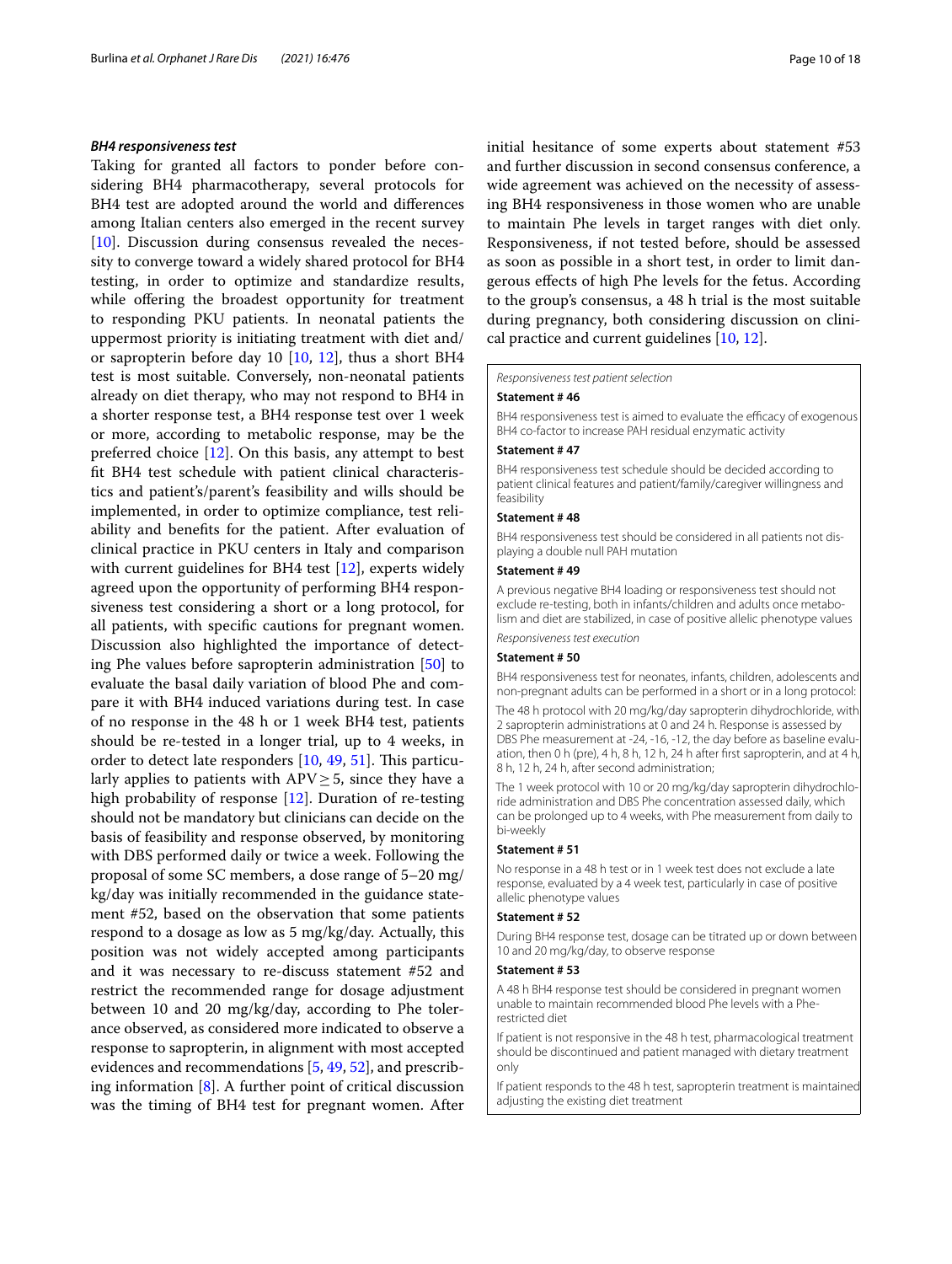### *Dietary and drug maintenance and adjustment*

Patients with PKU normally presents day by day oscillations in Phe tolerance, thus it is important that blood Phe values are stable before introducing adjustments in dietary Phe intake. For this reason, increase in dietary Phe should only be introduced following a systematic schedule, adding a fxed amount of Phe (i.e. 100 mg/day) per day and waiting at least 7 days to observe stable Phe tolerance before next adjustment [[37](#page-16-24)]. In the SPARK clinical study by Muntau et al. [\[52](#page-16-38)], an algorithm for Phe intake adjustment according to mean Phe concentrations was proposed, advising adjustments every 2 weeks and introducing 5–15 mg of dietary Phe increase, according to patient's phenotype and blood Phe concentration range observed. Also, it is important to consider that Phe tolerance is an individual parameter, strictly depending on PKU phenotype and growth. Current European guidelines recommend to increase Phe intake systematically by 50 mg/day, if blood phenylalanine levels are consistently maintained within the lower half of target blood Phe levels for at least 3 months (i.e. 120–240 μmol/L up to 12 years of age and 120–360  $\mu$ mol/L if aged  $\geq$  12) [[53\]](#page-16-39). A striking heterogeneity in clinical practice for diet adjustment in patients on sapropterin emerged during discussion among Italian experts. Diversity of protocols adopted in diferent centers was a main determinant of disagreement in the frst phase of consensus, since statements were considered exceedingly strict and mandatory. On the basis of this diversity, the SC dietician specialist conducted an internal discussion among all dieticians participating in the process, and reformulated the statements proposing guidances aligned to best evidences and recommendations, while allowing clinicians and dieticians to fne-tune protocols for diet adjustment according to their consolidated clinical practice and to patient's age and phenotype. Thus, titration schedules were finally formulated for 0–1 children or all older patients, and protocols were changed toward a wider fexibility to suit diferent clinical practices. As a result of re-discussion of protocols, all statements achieved full consensus after second voting round. Experts also agreed that diet titration should be performed without changing the composition and quality of (medical or natural) food, in order to minimize the psychological impact of diet change for patients, particularly in case new high-protein food is introduced and then a switch back to previous diet regimen is necessary [[37](#page-16-24)]. Nevertheless, a gradual introduction of more natural protein in diet is desirable, since breastfeeding for infants with PKU is also encouraged in current European guidelines [[5\]](#page-15-4). In older patients, introducing natural proteins in diet is associated with better acceptance, nutritional benefits, they are more efficiently utilized and, in turn, it translates in improvements in everyday management of diet, with psychological and social benefts. As for any diet adjustment, the amount of Phe introduced with natural food, protein substitutes or special food should be calculated according to standard tables and Phe tolerance tightly assessed by regular DBS measurement, waiting at least seven days before next diet change, to assess stable Phe tolerance [\[53](#page-16-39)].

### **Statement # 54**

During BH4 responsiveness test, diet should be initially maintained, keeping in mind basal Phe value, then natural protein intake should be titrated according to increase in Phe tolerance and overall efficacy

#### **Statement # 55**

Increase in natural protein intake should be performed among the same type and quality of foods already included in the diet, whenever possible

### **Statement # 56**

Natural proteins requirement should be maximized and stabilized while protein substitutes gradually adapted accordingly

### **Statement # 57**

In BH4 responsive patients, titration of dietary Phe intake should be done gradually, to assess maximum Phe tolerance

In children up to 1 year of age on BH4 therapy, if blood Phe levels are consistently maintained under the lower half of target Phe range (i.e.<240 µmol/L), an increase of 5–10 mg/kg/day could be appropriate

For older children and adults, increasing Phe by 50–100 mg per day or up to a maximum of 20% of the current Phe intake should be considered

#### **Statement # 58**

For any dietary natural protein increase, it is highly suggested to wait minimum 7 days after last adjustment and enough related DBS results, before any further change

### *Pegvaliase*

Polyethylene glycol (PEG)-Phenylalanine-Ammonia Lyase (PAL) or Pegvaliase is the frst enzyme substitution therapy indicated to reduce blood Phe concentrations in adult patients (>16 years) with blood Phe levels >  $600 \mu m/L$ , who were unable to maintain recommended blood Phe levels with existing treatment [\[14\]](#page-16-1).

Since the drug is still not available in Italy, a discussion on the best approach to pegvaliase treatment was considered appropriate in this work, analyzing prescribing information, best evidences and recommendation published.

#### *Patient selection*

Unless previously available pharmacological treatment for PKU, pegvaliase reduces blood phenylalanine concentrations by directly processing phenylalanine to trans-cinnamic acid [[54](#page-16-40)], thus providing for enzymatic Phe processing in all PKU phenotypes, independently of PAH residual activity or BH4 chaperone. For this reason, pegvaliase is the only pharmacological treatment available for patients with severe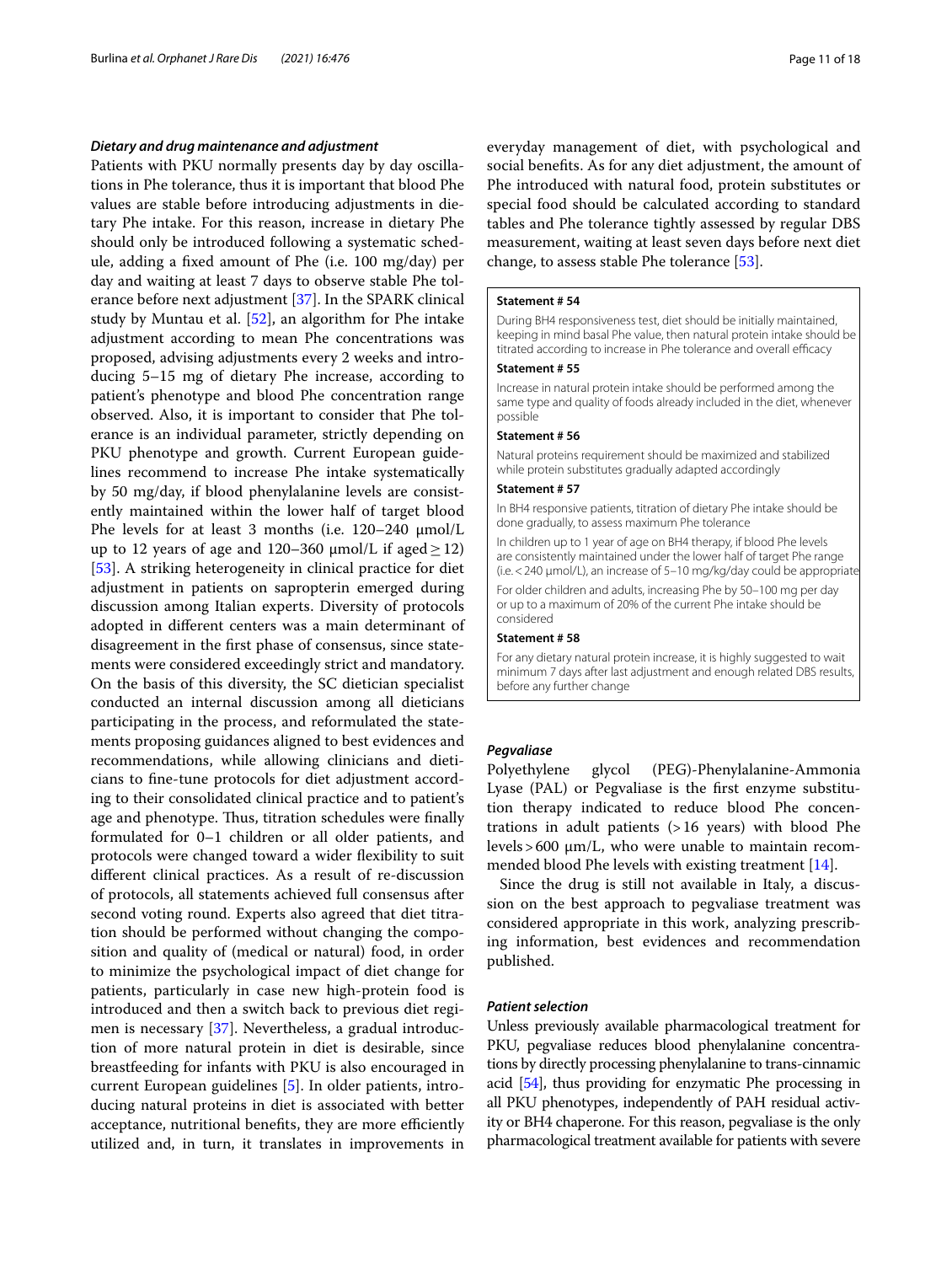classic PKU, determined by double PAH null-mutation [[15](#page-16-2)]. According to these considerations, pegvaliase should be considered in all adult patients with PKU who have the ability to give informed consent to treatment and who the clinician considers able to adhere to treatment [\[55\]](#page-17-0). Importantly, discussion among experts also focused on factors to consider when deciding on pegvaliase treatment opportunity for a specifc patient, beyond prescribing information. The main issue pointed out was the necessity of a comprehensive evaluation of clinical characteristics and an individual characterization of disease management of the patient before initiating treatment. Since pegvaliase is indicated for those patients who are not able to maintain Phe control with existing treatment [\[14\]](#page-16-1), considering the ability of patient to manage with PKU and his/her problems in being adherent to previous treatment was considered of outstanding importance. Accordingly, it should be considered that pegvaliase would represent a therapeutical improvement for all those patients who are not able to attain to the Phe-restricted diet (alone or in combination to sapropterin), and clinicians should evaluate and discuss possible clinical and life-related benefts of pegvaliase treatment for the patient. In these patients the history of disease management and the associated BOI should be thoroughly evaluated, since pegvaliase could represent the opportunity to achieve metabolic control while improving signifcantly disease management and BOI. Clinicians should also consider particular problems with every day treatment management that could emerge in patients with neurocognitive problems [\[56\]](#page-17-1). In those patients, it is advisable to consider both possible problems in attaining to pegvaliase treatment and potential benefts of pegvaliase therapy for neuropsychological health observed in clinical studies [\[57\]](#page-17-2). Besides, since pegvaliase treatment has been associated with the risk of hypersensivity reactions, although not mandatory in prescribing information [[14](#page-16-1)], the presence of a trained observer who can recognize and manage hypersensivity is highly suggested, as stated in current recommendations for pegvaliase use, based on evidence and consensus evaluation [\[55\]](#page-17-0).

### **Statement # 59**

Pegvaliase is the only pharmacological approach available for classic PKU phenotypes sustained by two PAH-null mutations

#### **Statement # 60**

Pegvaliase treatment should be considered taking into account the difculties in following diet regimen and be adherent to previous therapeutic approaches

### **Statement # 61**

The overall BOI related to treatment history may represent an indicatior for the choice of initiating pegvaliase treatment

#### **Statement # 62**

Pegvaliase patient targeting should also evaluate neuropsychological health, life related feasibility and the presence of a trained care-giver

### *Pegvaliase therapeutical goals*

Clinical efficacy and safety of pegvaliase treatment were thoroughly investigated in phase 1 to 3 clinical studies [[16,](#page-16-3) [57](#page-17-2)[–61](#page-17-3)]. Results showed that pegvaliase long-term administration was associated with sustained reductions in blood Phe concentration within recommended target range, while increasing natural protein intake to levels recommended for the general population, with an acceptable safety profle [\[15](#page-16-2), [55,](#page-17-0) [57](#page-17-2), [59](#page-17-4), [61\]](#page-17-3). Clinical efficacy was also related with significant improvements in neurocognitive performance, with better mood and inattention scores, beside improved cognitive fexibility and working memory performance in patients on pegvaliase, related to lower blood Phe levels [\[15](#page-16-2), [55](#page-17-0), [57](#page-17-2), [59](#page-17-4)]. Long term efficacy of pegvaliase was also demonstrated in extension studies, where patients treated with pegvaliase for 5 years obtained a sustained and stable reduction of blood Phe levels within recommended target range [[60\]](#page-17-5). According to clinical studies, therapeutic response to pegvaliase should be defned when achieving a 20% reduction in blood Phe concentration from baseline, or a blood Phe concentration  $\leq 600$   $\mu$ mol/L after 24 weeks [[15,](#page-16-2) [16\]](#page-16-3). Clinical evidences also showed that time for response to pegvaliase treatment may vary in diferent patients, probably relating to patient's immune condition [\[58](#page-17-6)]. Although most patients achieve therapeutical efficacy within 18 months of treatment, it could also take up to 30 months to achieve signifcant blood Phe reduction [[14,](#page-16-1) [63](#page-17-7)]. Accordingly, discontinuation of therapy in patients not responding after 18 months could be considered. Besides, after discussion about prescribing information and recommendations, experts agreed that continuation of pegvaliase should be considered in those patients showing an overall beneft of treatment, beyond clinical values  $[14]$  $[14]$ . In fact, pegvaliase is effective in improving disease burden, due to benefcial efects on mood and inattention, and the enormous benefts of a natural diet, considerably ameliorating disease management and patient's psycho-social condition, all factors to be seriously considered while evaluating pegvaliase efficacy [\[55](#page-17-0)].

Thus, after an extensive discussion on clinical studies and evidence based consensus guidances [[15,](#page-16-2) [55](#page-17-0)], the consensus group agreed that pegvaliase treatment should be considered for life-long maintenance of physiological Phe values, also considering overall benefts of treatment for the patient and liberalization of diet.

#### **Statement # 63**

Pegvaliase can lower Phe levels beyond the target range of <600  $\mu$ m/L down to physiological values

**Statement # 64**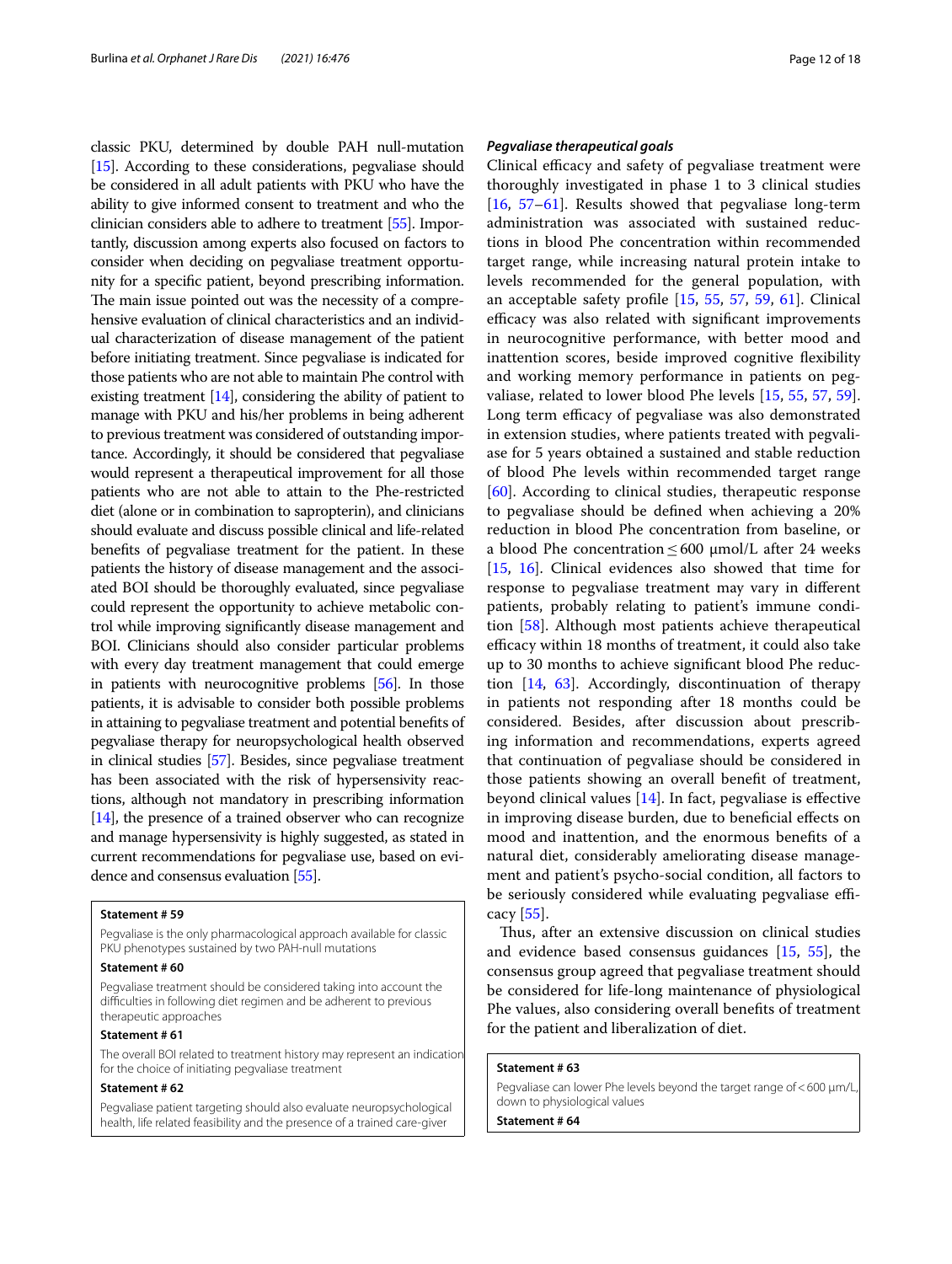If a patient does not reach a clinically relevant blood phenylalanine reduction after 18 months of treatment, pegvaliase discontinuation should be considered

### **Statement # 65**

The physician may decide, with the patient, to continue pegvaliase treatment in those patients who show benefcial efects (e.g. ability to increase protein intake from intact food or improvement of neurocognitive symptoms)

#### **Statement # 66**

Pegvaliase should be considered for life-long maintenance of blood Phe close to physiological while normalizing natural protein intake and liberalizing diet

### *Dietary and drug maintenance and adjustment*

Pegvaliase is introduced following an induction, titration and maintenance schedule for dosage, under continuous supervision of a healthcare provider [\[14](#page-16-1), [55](#page-17-0)]. Complying the SmCP [[14\]](#page-16-1), the induction-titration-maintenance schedule should be tailored according to patient's response, reducing the dosage and increasing time schedule in case of tolerability concerns and adjusting dosage according to efficacy response.

At the same time, since pegvaliase substitutes PAH activity, allowing to reestablish normal Phe metabolism, pharmacological efficacy translates in normalization of Phe tolerance and diet can be liberalized consistently. According to prescribing information and current guidelines, patients should be followed by a clinician and a dietician for diet adjustment while on pegvaliase treatment. Consistently, diet should be initially maintained during induction, in order to observe improvement in Phe metabolism due to pegvaliase treatment [[14](#page-16-1), [55](#page-17-0)]. Main clinical studies indicate to advise patients to remain on existing diet during pegvaliase introduction and maintain dietary protein intake (from natural or medical food) within a 10% variation from baseline diet [\[57](#page-17-2)]. Blood Phe measurement during dose and diet titration should be performed every 1–4 weeks, and risk of hypophenylalaninemia should be carefully monitored, decreasing pegvaliase dosage or increasing dietary protein intake if necessary. In patients on a Phe-restricted diet, protein intake from natural food should gradually substitute protein from medical food until reaching the daily recommended intake for general population, by increasing intact protein by 10–20 g per step, according to metabolic response. In patients on unrestricted diet, pegvaliase dose titration is predominant and dosage should be reduced by 10–20% weekly, in case of persistent hypophenylalaninemia (blood Phe < 30 µmol/L in two consequent DBS) [\[55](#page-17-0)].

### **Statement # 67**

Patients should be counseled by dietitians to maintain consistent protein intake from natural food and medical food, within 10% of baseline, during induction and titration, to clearly evaluate pegvaliase impact on Phe metabolism

#### **Statement # 68**

Diet should also be adjusted during titration and maintenance, up to normalization

### **Statement # 69**

Pegvaliase treatment should comply to Summary Characteristics of Product (SmCP) induction, titration and maintenance regimen and should be tailored, reducing dosage and increasing time schedule, according to patient's tolerability, adverse reactions and efficacy response

### *Adverse events prevention and management*

Pegvaliase determine immunogenic response in all patients, with the production of both anti-PEG and anti-PAL antibodies, both in the early (frst 6 months) and late period of treatment (after 6 months) [[58](#page-17-6)]. Antidrug antibodies in circulation form drug-Ab complexes, whose presence is more signifcant during early pegvaliase treatment and then gradually decreases over time. Accordingly, initiation of treatment and titration are most critical for patient's immune response, and particular attention should be dedicated to possible hypersensivity events in these phases [\[62](#page-17-8)]. Accordingly, pegvaliase is only available through a Risk Evaluation and Mitigation Strategies (REMS) program, in order to minimize and manage possible events of hypersensivity. The REMS also include strategies to minimize the risk of severe AEs. Clinical trials have shown that premedication is successful in preventing adverse hypersensivity reactions [\[57](#page-17-2), [61](#page-17-3), [62\]](#page-17-8). Premedication with an H1 antagonist, H2 antagonist, and antipyretic is required starting from the day before frst administration and prior to each pegvaliase dose during induction and titration, while during maintenance, premedication should be considered on the basis of patient tolerability [[14](#page-16-1), [55,](#page-17-0) [62](#page-17-8)]. In case of acute severe hypersensivity reaction, pegvaliase interruption should be considered. Experts agreed that reintroduction of treatment could be evaluated by the clinician in case of less severe hypersensivity reaction, according to risk– beneft evaluation and considering referral to an allergy/ immunology specialist. Also, rechallenge should be performed in a controlled setting to promptly intervene in case of acute reaction, and resuming premedication and trained observer should be evaluated by the clinician for the frst weeks [[14,](#page-16-1) [55](#page-17-0)]. Dose for rechallenge should be lower than before drop out and so should frequency of administration [[55](#page-17-0), [59\]](#page-17-4).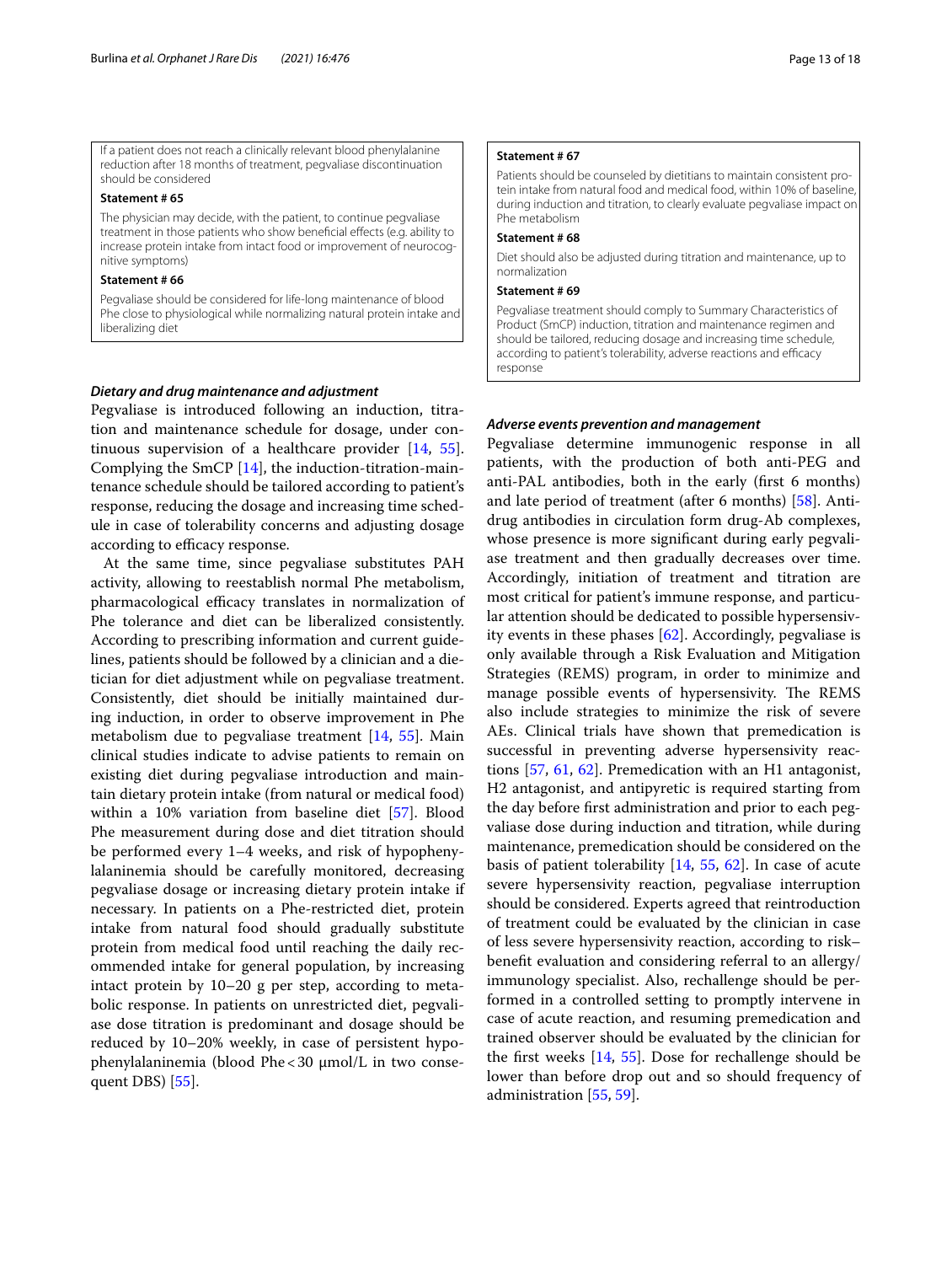### **Statement # 70**

Premedication is highly suggested to prevent hypersensitivity reactions among induction and titration of pegvaliase, with the administration of antihistamines (H1/H2 receptor antagonists, e.g. ranitidine, cetirizine, fexofenadine), with or without antipyretics or anti-infammatory drugs (e.g. paracetamol, acetaminophen or ibuprofen) on a daily basis from the day before initiation

### **Statement # 71**

Reduction or discontinuation of premedication may be considered, based on clinical judgment, once stable dosing is reached

### **Statement # 72**

In case of severe hypersensitivity reactions during pegvaliase treatment, referral and/or supervision by an allergy/immunology specialist may be considered at the discretion of the prescribing metabolic specialist

### **Statement # 73**

Rechallenge following acute systemic hypersensitivity reaction should be at a lower dose/frequency of pegvaliase than the last dose taken, considering resuming premedication and reinstate the trained caregiver, at the discretion of the prescribing metabolic specialist

### **Discussion**

The background of this consensus is in the survey analysis recently performed to describe the real life of PKU clinical management in Italy, revealing heterogeneity of clinical practice among diferent centers, particularly concerning PKU pharmacotherapy [[10\]](#page-15-9). Also, as for all rare diseases, the challenge of small data is a further obstacle for clinicians on the road to standard clinical practice. Therefore, with this process we aim to fill the gap of poor and inconsistent data on clinical practice at a national level and the lack of clinical guidelines for PKU care in Italy. Particularly, the consensus aims to provide standard guidances to optimize management of PKU patients at a national level and widen knowledge on pharmacotherapies now available for treating PKU patients. In this framework, the consensus was a main opportunity for comparing diferent positions coming from main PKU centers in Italy, more aligned on updated clinical guidelines, and smaller reference hospitals, sometimes attached to old positions and protocols, particularly concerning sapropterin treatment. Some statements didn't achieve consensus after frst voting round and required a thorough analysis, re-discussion during second conference, and some of them were also reformulated for clarifying concepts and/or incorporate diferent practices, before second voting. This process represented an extremely valuable occasion of detailed study and discussion on most recent guidelines, evidences and observations emerged from the last Italian survey  $[10]$ . As a result, the consensus had a highly formative role, providing a widest audience with the opportunity of reconsidering dated positions and evaluate best practice and guidelines in the context of real-life clinical practice.

All guidance statements were developed, phrased and fne-tuned exclusively by the SC on the basis of discussion about expert practice based evidence, large systematic literature review and evidence based consensus published, without any infuence from the sponsor. Moreover, the whole consensus process was managed by an independent communication agency, in order to maintain editorial independence from the sponsor. Experts were enrolled on the basis of their particular expertise in PKU management. Particularly, given the complexity of PKU, healthcare professionals with diverse medical education were invited and, considering heterogeneity of clinical practice in diferent reference hospitals, experts from diferent centers all around the country were enrolled in the process. Our conference process methodology provides reliability and strength to the consensus due to the diverse medical background and geographic localization of the SC members and expert audience, beside the anonymous voting method, conferring afordability to the crowd of experts and ensuring that voting decisions were taken independently, without biases, in accordance with the Delphi methodology [[63\]](#page-17-7). Further validating the methodology for consensus, all statements proposed by the SC reached a wide consensus after frst round of voting or after re-discussion and second voting, also confrming adequacy of clinical topics discussed. Notably, a main purpose of the consensus process was the discussion of caveats related to lack in standard practice in some healthcare institutions. In fact, experts participating to consensus came from medical institutions of various typologies, from district hospitals to University institutions with research facilities and availability of multidisciplinary competences collaborating in PKU care. This allowed to identify and discuss in consensus conferences points of strength and weakness in PKU management in Italy and specifcally address meaningful guidances that need to be implemented in all centers, as considered minimum essential requirements for optimal PKU care.

In particular, the necessity of aligning to most recent European guidelines for general management of patients with PKU defnitely emerged from discussion and was confirmed by statements agreement. The urgency to converge toward standard requirements of a multidisciplinary team encompassing all aspects of disease, including transversal follow up of patients from childhood to adulthood with systematic implementation of a structured transition, was a mainstay of discussion about PKU management. Although some experts claimed difficulties related to the composition of the team because of lack of adequate healthcare resources and sufficient facilities for complete multidisciplinary care, the need of overcoming these limitations was defnitely agreed in consensus, also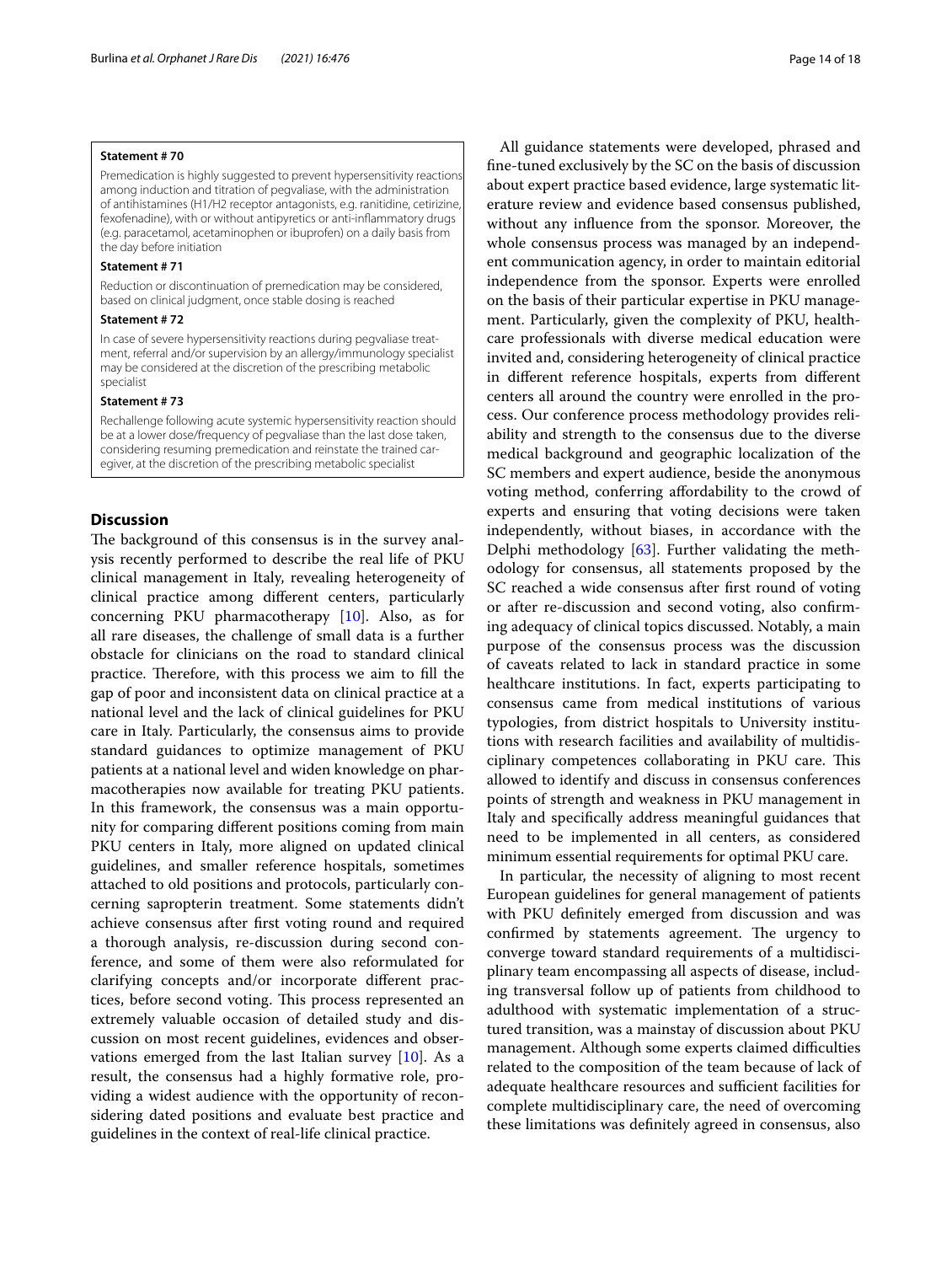involving executive and administrative fgures to implement healthcare stafs, where necessary. Similar caveats were analyzed during discussion on follow up guidances, particularly concerning nervous system functioning follow up, underlying the requirement for standardization of neurocognitive areas to evaluate. Essentially, if clinicians decide which neurocognitive test to use, according to clinical experience or facilities available in the center, the consensus' group declared that a comprehensive neuropsychological evaluation exploring cognitive performance across diferent domains is essential for an optimum follow up of patients with PKU. Providing guidance on critical neuropsychological domains to evaluate, this consensus would also consent centers to collect a minimum set of meaningful information about standardized areas of investigation.

Discussion about pharmacotherapy for PKU patients focused on critical aspects to consider when deciding on pharmacological treatment. Although statements developed from this consensus are not intended as clinical guidelines, the consensus' group aims to provide 'best guidances' for an effective implementation of pharmacotherapy for PKU at a national level. As a matter of fact, PKU has been managed exclusively with diet-treatment for decades and some patients clearly manifest diffidence when they are proposed to change disease management. Also, a certain prudence may also be perceived in some clinicians, due to loyalty in consolidated clinical practice. Accordingly, clinical practice related to sapropterin use in Italy is no doubt to be implemented and standardized. This consensus provides for the first time a set of guidances for sapropterin use in responder patients with PKU in Italy, focusing on the importance of a patient tailored approach, also considering implementation of patient's genotyping, generally not standardized so far. The consensus' group definitely claimed that, considering mounting evidence on benefits of sapropterin treatment in responding patients, most efforts are needed to overcome any barrier to full implementation of sapropterin use and align to current guidances, in order to offer to all eligible patients the best therapeutical option to improve their health and overall wellbeing.

A last part of consensus evaluation was dedicated to the introduction of pegvaliase treatment in clinical practice in Italy. The aim of guidance statements on pegvaliase treatment for adult patients with PKU is to provide professionals involved in PKU care with a set of 'wise practice' for approaching this novel therapy at a national level. Since pegvaliase was not available in Italy at the time of consensus, none of the members of the SC or audience had direct clinical practice experience of pegvaliase use. Thus, this consensus was the opportunity for a peer to peer discussion to agree on the best approach to this novel pharmacotherapy at a national level. In particular, the discussion focused on more variable aspects of the therapy related to the diversity of the disease. Guidances are based on the analysis of systematic literature review and evidenceand consensus-based recommendations for pegvaliase use [[55\]](#page-17-0). Moreover, SC experts tightly referred to pegvaliase prescribing information during development of guidances, including the management of adverse events. The SC agreed that an important part of decision about treatment should be left to professional judgement, particularly concerning initiation of treatment and rechallenge in case of discontinuation, mainly considering the whole disease history of the patient, possible benefits deriving from treatment and diet liberalization, and the risk/benefit ratio. It is also important to consider that reference literature and clinical studies on pegvaliase efficacy and safety cited in this consensus pertain exclusively to pegvaliase experience in the USA; translating this experience in other countries, including Italy, will be necessary to understand the real impact of pegvaliase treatment on management of PKU patients in specific clinical practice and real life.

### **Conclusions**

This evidence-based consensus aims to fill the gap of inconsistent clinical practice for patients with PKU in Italy, providing a minimum set of guidances for disease management, considered essential requirements for optimal patient's care. The statements cover wide aspects of PKU care, primarily related to target Phe levels for treatment, treatment tailoring, treatment goals and follow-up.

Most importantly, this is the frst consensus on the use of sapropterin in patients with BH4 responding PKU in Italy, providing a basis for implementation and standardization of this treatment at a national level. The consensus also provides a set of wide practices to approach the use of pegvaliase in adult patients, in order to introduce the treatment in clinical practice in Italy on a consistent basis.

The guidances are intended for clinicians, lab medical/ genetics specialists and paramedical specialists involved in the care of patients with PKU, to help to harmonize clinical practice and to standardize and improve care.

### **Abbreviations**

AEs: Adverse events; APV: Allelic phenotype value; BH4: Tetrahydrobiopterin; BOI: Burden of illness; DBS: Dried blood spot; E.S.PKU: European Society for Phenylketonuria and Allied Disorders; EMA: European Medicines Agency; HPA: Hyperphenylalaninemia; IQ: Intelligence quotient; MPKU: Maternal PKU; MRI: Magnetic resonance imaging; PAH: Phenylalanine-hydroxylase; PAL: Phenylalanine-ammonia lyase; PEG: Polyethylene glycol; Phe: Phenylalanine;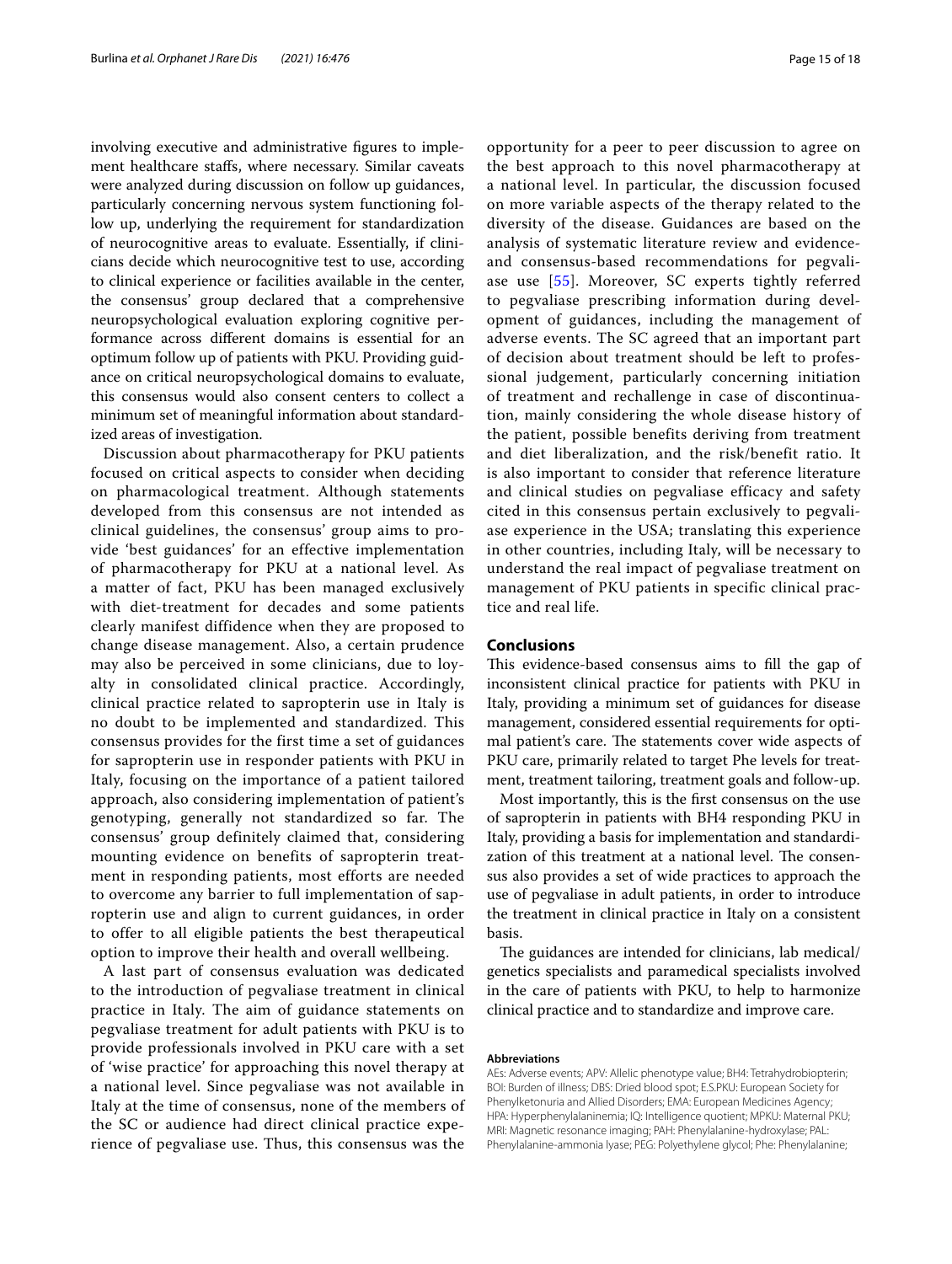PKU: Phenylketonuria; QoL: Quality of life; REMS: Risk evaluation and mitigation strategies; SC: Steering Committee.

### **Supplementary Information**

The online version contains supplementary material available at [https://doi.](https://doi.org/10.1186/s13023-021-02086-8) [org/10.1186/s13023-021-02086-8](https://doi.org/10.1186/s13023-021-02086-8).

**Additional fle 1:** A thorough dissertation about literature and discussion among the SC for some clinical topics: Multidisciplinary team, Follow-up, Sapropterin dihydrochloride during pregnancy, Sapropterin efficacy, Pegvaliase induction, titration and maintenance strategy, Pegvaliase AEs prevention and management.

#### **Acknowledgements**

We gratefully acknowledge all the experts from reference center for PKU management in Italy that participated to the consensus conferences and the approval of guidance statements. We wish to acknowledge Giuseppe Banderali, Ilaria Bettocchi, Andrea Bordugo, Lucia Brodosi, Giulia Bruni, Alessandro Burlina, Sara Cataldi, Daniela Concolino, Giovanna Cotugno, Alessandra Cipriani, Sabrina De Leo, Alice Dianin, Annamaria Dicintio, Stefania Ferraro, Antonella Giammanco, Daniela Gueraldi, Christian Loro, Filippo Manti, Francesca Manzoni, Dorina Mita, Francesca Nardecchia, Giorgia Olivieri, Chiara Pancaldi, Sara Parolisi, Giulia Paterno, Andrea Pilotto, Francesco Porta, Maria Giulia Regazzi, Giulia Rodella, Alice Rossi, Valentina Rovelli, Iris Scala, Giusi Maria Scaturro, Maria Cristina Schiaffino, Simona Sestito, Maria Letizia Urban. Expert meetings, consensus conferences and the Delphi voting were supported by CD Pharma Group Italy, an independent medical communications agency, who also provided professional writing services with the fnancial support of BioMarin Pharmaceutical Inc.

#### **Authors' contributions**

All authors were members of the SC. AB and VL were main responsible for the project and conducted the discussion in consensus conferences. Each author gave peculiar contribution to the development and discussion of statements related to clinical topics analyzed in diferent working groups. AB, GB, SP, FP, MS, JZ: working groups B and D. Main topics: biochemical follow-up, transition, patients' genotyping, compliance issues, pharmacotherapy tailoring and pegvaliase treatment. VL, MTC, CC, AT: working groups A and C. Main topics: multidisciplinary management of disease, nervous system functioning including imaging, PKU quality of life and sapropterin hydrochloride treatment. All authors read and approved the manuscript.

### **Funding**

This work was supported by BioMarin Pharmaceuticals Inc.

### **Availability of data and materials**

Data sharing not applicable to this article as no datasets were produced or analyzed during the study.

### **Declarations**

**Ethics approval and consent to participate** Not applicable.

### **Consent for publication**

Not applicable.

#### **Competing interests**

G. Biasucci has received advisory board honoraria, speaker fees and travel support from BioMarin, SOBI, Vitaflo, PIAM Farmaceutici, Recordati Rare Diseases. A. Burlina has received advisory board honoraria, speaker fees and travel support from BioMarin, Nutricia, PIAM Farmaceutici, Sanof Genzyme, Takeda Shire, Recordati Rare Diseases. M.T. Carbone has received advisory board honoraria and travel support from BioMarin, PIAM Farmaceutici, APR, Vitafo. C. Cazzorla has received advisory board honoraria from BioMarin. V. Leuzzi has received advisory board honoraria, speaker fee and travel support from Nutricia, Bio-Marin, PTC, PIAM Farmaceutici. S. Paci has received advisory board honoraria,

speaker fee and travel support from BioMarin, Nutricia, APR, Mamoxi, PIAM, Recordati Rare Diseases. F. Pochiero has received advisory board honoraria from BioMarin. M. Spada has received in the last two years advisory board honoraria, speaker fees and travel support from Sanof, PIAM Farmaceutici, Takeda Shire, BioMarin, Nutricia, Sobi, Amicus, APR, Recordati Rare Diseases. A. Tummolo was invited advisor for BioMarin, Sanof, Recordati and APR advisory boards. She received project funding from BioMarin. J. Zuvadelli has received advisory board honoraria, speaker fees and travel support from BioMarin, APR-Applied Pharma Research, Mamoxi and PIAM Farmaceutici.

#### **Author details**

<sup>1</sup> Division of Inherited Metabolic Diseases, Reference Center for Expanded Newborn Screening, DIDAS Servizi Di Diagnostica Integrata, University Hospital Padova, 35128 Padua, Italy. <sup>2</sup>Maternal and Child Health Department, Pediatrics and Neonatology Unit, Guglielmo da Saliceto Hospital, 29121 Piacenza, Italy. <sup>3</sup> Pediatric Division, Metabolic and Rare Diseases, Santobono Pausilipon Hospital, 80122 Naples, Italy. <sup>4</sup> Paediatric Department, ASST Santi Paolo E Carlo, San Paolo Hospital, University of Milan, 20142 Milan, Italy. <sup>5</sup> Metabolic and Muscular Unit, A. Meyer Children's Hospital, Florence, Italy. <sup>6</sup>Department of Pediatrics, Regina Margherita Children's Hospital, University of Torino, 10126 Turin, Italy. <sup>7</sup> Metabolic Diseases Department, Clinical Genetics and Diabetology, Giovanni XXIII Children's Hospital, 70126 Bari, Italy. <sup>8</sup> Department of Human Neuroscience, Unit of Child Neurology and Psychiatry, University La Sapienza, 00185 Rome, Italy.

## Received: 31 May 2021 Accepted: 13 October 2021

### **References**

- <span id="page-15-0"></span>1. Hillert A, Anikster Y, Belanger-Quintana A, Burlina A, Burton BK, Carducci C, et al. The genetic landscape and epidemiology of phenylketonuria. Am J Hum Genet. 2020;107(2):234–50.
- <span id="page-15-1"></span>2. Blau N, van Spronsen FJ, Levy HL. Phenylketonuria. Lancet. 2010;376(9750):1417–27.
- <span id="page-15-2"></span>Blau N. Genetics of phenylketonuria: then and now. Hum Mutat. 2016;37(6):508–15.
- <span id="page-15-3"></span>4. van Spronsen FJ, van Wegberg AM, Ahring K, Bélanger-Quintana A, Blau N, Bosch AM, et al. Key European guidelines for the diagnosis and management of patients with phenylketonuria. Lancet Diabetes Endocrinol. 2017;5(9):743–56.
- <span id="page-15-4"></span>van Wegberg AMJ, MacDonald A, Ahring K, Bélanger-Quintana A, Blau N, Bosch AM, et al. The complete European guidelines on phenylketonuria: diagnosis and treatment. Orphanet J Rare Dis. 2017;12:162.
- <span id="page-15-5"></span>6. MacDonald A, Gokmen-Ozel H, van Rijn M, Burgard P. The reality of dietary compliance in the management of phenylketonuria. J Inherit Metab Dis. 2010;33:665–70.
- <span id="page-15-6"></span>7. Borghi L, Moreschi C, Toscano A, Comber P, Vegni E. The PKU and ME study: a qualitative exploration, through co-creative sessions, of attitudes and experience of the disease among adults with phenylketonuria in Italy. Mol Genet Metab Rep. 2020;23:100585.
- <span id="page-15-7"></span>8. Kuvan® (sapropterin dihydrochloride) SmPC. BioMarin Pharmaceutical. [https://www.ema.europa.eu/en/documents/product-information/kuvan](https://www.ema.europa.eu/en/documents/product-information/kuvan-epar-product-information_en.pdf)[epar-product-information\\_en.pdf](https://www.ema.europa.eu/en/documents/product-information/kuvan-epar-product-information_en.pdf)
- <span id="page-15-8"></span>9. Levy HL, Milanowski A, Chakrapani A, Cleary M, Lee P, Trefz FK, et al. Efficacy of sapropterin dihydrochloride (tetrahydrobiopterin, 6R-BH4) for reduction of phenylalanine concentration in patients with phenylketonuria: a phase III randomised placebo-controlled study. Lancet. 2007;370(9586):504–10.
- <span id="page-15-9"></span>10. Burlina A, Leuzzi V, Spada M, Carbone MT, Paci S, Tummolo A. The management of phenylketonuria in adult patients in Italy: a survey of six specialist metabolic centers. Curr Med Res Opin. 2021;37(3):411–21.
- <span id="page-15-10"></span>11. European public assessment report (EPAR) for Kuvan®. [https://www.ema.](https://www.ema.europa.eu/en/medicines/human/EPAR/kuvan) [europa.eu/en/medicines/human/EPAR/kuvan](https://www.ema.europa.eu/en/medicines/human/EPAR/kuvan)
- <span id="page-15-11"></span>12. Muntau AC, Adams DJ, Bélanger-Quintana A, Bushueva TV, Cerone R, Chien YH, et al. International best practice for the evaluation of responsiveness to sapropterin dihydrochloride in patients with phenylketonuria. Mol Genet Metab. 2019;127(1):1–11.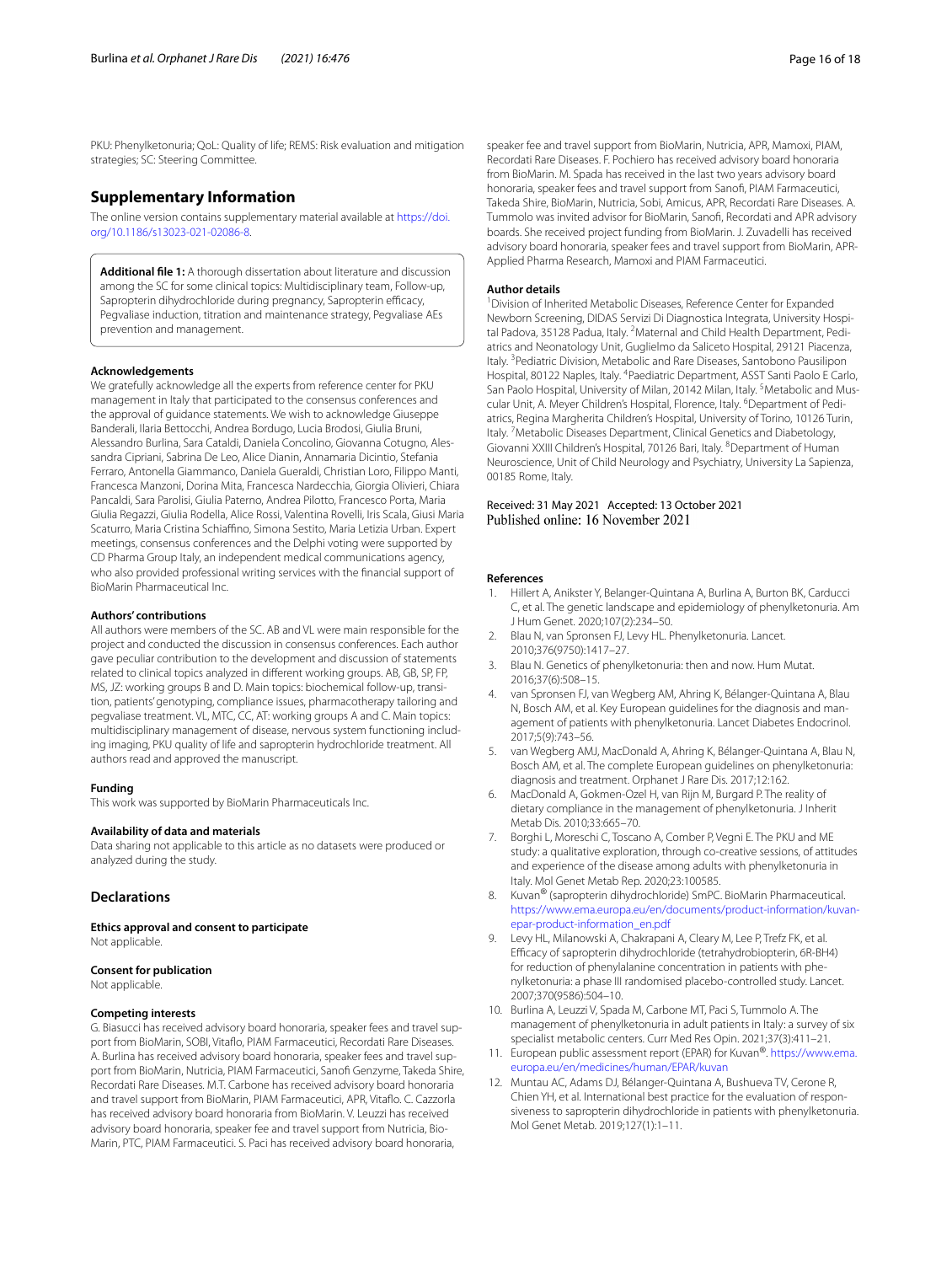- <span id="page-16-0"></span>13. Vockley J, Andersson HC, Antshel KM, Braverman NE, Burton BK, Frazier DM, et al. Phenylalanine hydroxylase defciency: diagnosis and management guideline. Genet Med. 2014;16:188–200.
- <span id="page-16-1"></span>14. Palynziq® (pegvaliase-pqpz) SmPC. BioMarin Pharmaceutical. [https://](https://www.ema.europa.eu/en/documents/product-information/palynziq-epar-product-information_en.pdf) [www.ema.europa.eu/en/documents/product-information/palynziq](https://www.ema.europa.eu/en/documents/product-information/palynziq-epar-product-information_en.pdf)[epar-product-information\\_en.pdf](https://www.ema.europa.eu/en/documents/product-information/palynziq-epar-product-information_en.pdf)
- <span id="page-16-2"></span>15. Hydery T, Azzopardi CV. A comprehensive review of pegvaliase, an enzyme substitution therapy for the treatment of phenylketonuria. Drug Target Insights. 2019;13:1177392819857089.
- <span id="page-16-3"></span>16. Zori R, Ahring K, Burton B, Pastores GM, Rutsch F, Jha A, et al. Long-term comparative efectiveness of pegvaliase versus standard of care comparators in adults with phenylketonuria. Mol Genet Metab. 2019;128:92–101.
- <span id="page-16-4"></span>17. European public assessment report (EPAR) for Palynziq®. [https://www.](https://www.ema.europa.eu/en/medicines/human/EPAR/palynziq) [ema.europa.eu/en/medicines/human/EPAR/palynziq](https://www.ema.europa.eu/en/medicines/human/EPAR/palynziq)
- <span id="page-16-5"></span>18. Giżewska M, MacDonald A, Bélanger-Quintana A, Burlina A, Cleary M, Coşkun T, et al. Diagnostic and management practices for phenylketonuria in 19 countries of the South and Eastern European Region: survey results. Eur J Pediatr. 2016;175:261–72.
- <span id="page-16-6"></span>19. Hagedorn TS, van Berkel P, Hammerschmidt G, Lhotáková M, Saludes RP. Requirements for a minimum standard of care for phenylketonuria: the patients' perspective. Orphanet J Rare Dis. 2013;8:191.
- <span id="page-16-7"></span>20. Danecka MK, Woidy M, Zschocke J, Feillet F, Muntau AC, Gersting SW. Mapping the functional landscape of frequent phenylalanine hydroxylase (PAH) genotypes promotes personalised medicine in phenylketonuria. J Med Genet. 2015;52(3):175–85.
- <span id="page-16-8"></span>21. Garbade SF, Shen N, Himmelreich N, Haas D, Trefz FK, Hofmann GF, et al. Allelic phenotype values: a model for genotype-based phenotype prediction in phenylketonuria. Genet Med. 2019;21(3):580–90.
- <span id="page-16-9"></span>22. Romani C, Manti F, Nardecchia F, Valentini F, Fallarino N, Carducci C, et al. Adult cognitive outcomes in phenylketonuria: explaining causes of variability beyond average Phe levels. Orphanet J Rare Dis. 2019;14:273.
- <span id="page-16-10"></span>23. Romani C, Palermo L, MacDonald A, Limback E, Hall SK, Geberhiwot T. The impact of phenylalanine levels on cognitive outcomes in adults with phenylketonuria: effects across tasks and developmental stages. Neuropsychology. 2017;31(3):242–54.
- <span id="page-16-11"></span>24. Leuzzi V, Mannarelli D, Manti F, Pauletti C, Locuratolo N, Carducci C, et al. Age-related psychophysiological vulnerability to phenylalanine in phenylketonuria. Front Pediatr. 2014;2:57.
- <span id="page-16-12"></span>25. Anderson PJ, Leuzzi V. White matter pathology in phenylketonuria. Mol Genet Metab. 2010;99(Suppl 1):S3-9.
- <span id="page-16-13"></span>26. Bosch AM, Burlina A, Cunningham A, Bettiol E, Moreau-Stucker F, Koledova E, et al. Assessment of the impact of phenylketonuria and its treatment on quality of life of patients and parents from seven European countries. Orphanet J Rare Dis. 2015;10:80.
- <span id="page-16-14"></span>27. Carpenter K, Wittkowski A, Hare DJ, Medford E, Rust S, Jones SA, Smith DM. Parenting a child with phenylketonuria (PKU): an interpretative phenomenological analysis (IPA) of the experience of parents. J Genet Couns. 2018;27(5):1074–86.
- <span id="page-16-15"></span>28. MacDonald A, Smith TA, de Silva S, Alam V, van Loon JMT. The personal burden for caregivers of children with phenylketonuria: a cross-sectional study investigating time burden and costs in the UK. Mol Genet Metab Rep. 2016;9:1–5.
- <span id="page-16-16"></span>29. MacDonald A, van Rijn M, Feillet F, Lund AM, Bernstein L, Bosch AM, et al. Adherence issues in inherited metabolic disorders treated by low natural protein. Diets Ann Nutr Metab. 2012;61:289–95.
- <span id="page-16-17"></span>30. Ford S, O'Driscoll M, MacDonald A. Living with phenylketonuria: lessons from the PKU community. Mol Genet Metab Rep. 2018;17:57–63.
- <span id="page-16-18"></span>31. Cazzorla C, Cegolon L, Burlina AP, Celato A, Massa P, Giordano L, et al. Quality of Life (QoL) assessment in a cohort of patients with Phenylketonuria. BMC Public Health. 2014;14:1243.
- <span id="page-16-19"></span>32. Cazzorla C, Bensi G, Biasucci G, Leuzzi V, Manti F, Musumeci A, et al. Living with phenylketonuria in adulthood: The PKU ATTITUDE study. Mol Genet Metab Rep. 2018;16:39–45.
- <span id="page-16-20"></span>33. Regnault A, Burlina A, Cunningham A, Bettiol E, Moreau-Stucker F, Benmedjahed K, Bosch AM. Development and psychometric validation of measures to assess the impact of phenylketonuria and its dietary treatment on patients' and parents' quality of life: the phenylketonuria: quality of life (PKU-QOL) questionnaires. Orphanet J Rare Dis. 2015;10:59.
- <span id="page-16-21"></span>34. Trefz KF, Muntau AC, Kohlscheen KM, Altevers J, Jacob C, Braun S, et al. Clinical burden of illness in patients with phenylketonuria (PKU) and

associated comorbidities: a retrospective study of German health insurance claims data. Orphanet J Rare Dis. 2019;14(1):181.

- <span id="page-16-22"></span>35. Green B, Rahman Y, Firman S, Adam S, Jenkinson F, Nicol C, et al. Improved eating behaviour and nutrient intake in noncompliant patients with phenylketonuria after reintroducing a protein substitute: observations from a multicentre study. Nutrients. 2019;11(9):2035.
- <span id="page-16-23"></span>36. Lichter-Konecki U, Vockley J. Phenylketonuria: current treatments and future developments. Drugs. 2019;79(5):495–500.
- <span id="page-16-24"></span>37. MacDonald A, Ahring K, Dokoupil K, Gokmen-Ozel H, Lammardo AM, Motzfeldt K, et al. Adjusting diet with sapropterin in phenylketonuria: what factors should be considered? Br J Nutr. 2011;106(2):175–82.
- <span id="page-16-25"></span>38. Blau N. Sapropterin dihydrochloride for the treatment of hyperphenylalaninemias. Expert Opin Drug Metab Toxicol. 2013;9(9):1207–18.
- <span id="page-16-26"></span>39. Flydal MI, Alcorlo-Pagés M, Johannessen FG, Martínez-Caballero S, Skjærven L, Fernandez-Leiro R, Martinez A, Hermoso JA. Structure of full-length human phenylalanine hydroxylase in complex with tetrahydrobiopterin. Proc Natl Acad Sci USA. 2019;116(23):11229–34.
- <span id="page-16-27"></span>40. Zurfüh MR, Zschocke J, Lindner M, Feillet F, Chery C, Burlina A, et al. Molecular genetics of tetrahydrobiopterin-responsive phenylalanine hydroxylase defciency. Hum Mutat. 2008;29(1):167–75.
- <span id="page-16-28"></span>41. Wettstein S, Underhaug J, Perez B, Marsden BD, Yue WW, Martinez A, Blau N. Linking genotypes database with locus-specifc database and genotype-phenotype correlation in phenylketonuria. Eur J Hum Genet. 2015;23(3):302–9.
- 42. Staudigl M, Gersting SW, Danecka MK, Messing DD, Woidy M, Pinkas D, et al. The interplay between genotype, metabolic state and cofactor treatment governs phenylalanine hydroxylase function and drug response. Hum Mol Genet. 2011;20(13):2628–41.
- <span id="page-16-29"></span>43. Anjema K, van Rijn M, Hofstede FC, Bosch AM, Hollak CE, Rubio-Gozalbo E, et al. Tetrahydrobiopterin responsiveness in phenylketonuria: prediction with the 48-h loading test and genotype. Orphanet J Rare Dis. 2013;10(8):103. <https://doi.org/10.1186/1750-1172-8-103>.
- <span id="page-16-30"></span>44. Longo N, Siriwardena K, Feigenbaum A, Dimmock D, Burton BK, Stockler S, et al. Long-term developmental progression in infants and young children taking sapropterin for phenylketonuria: a two-year analysis of safety and efficacy. Genet Med. 2015;17(5):365-73.
- <span id="page-16-31"></span>45. Blau N, Hennermann JB, Langenbeck U, Lichter-Konecki U. Diagnosis, classifcation, and genetics of phenylketonuria and tetrahydrobiopterin (BH4) defciencies. Mol Genet Metab. 2011;104:S2-9.
- <span id="page-16-32"></span>46. van Wegberg AMJ, Evers RAF, van Dam E, de Vries MC, Janssen MCH, Heiner-Fokkema MR, van Spronsen FJ. Does the 48-hour BH4 loading test miss responsive PKU patients? Mol Genet Metab. 2020;129(3):186–92.
- <span id="page-16-33"></span>47. Burlina A, Blau N. Effect of BH(4) supplementation on phenylalanine tolerance. J Inherit Metab Dis. 2009;32(1):40–5.
- <span id="page-16-34"></span>48. Musson DG, Kramer WG, Foehr ED, Bieberdorf FA, Hornfeldt CS, Kim SS, Dorenbaum A. Relative bioavailability of sapropterin from intact and dissolved sapropterin dihydrochloride tablets and the efects of food: a randomized, open-label, crossover study in healthy adults. Clin Ther. 2010;32(2):338–46.
- <span id="page-16-35"></span>49. Blau N, Bélanger-Quintana A, Demirkol M, Feillet F, Giovannini M, Mac-Donald A, et al. Optimizing the use of sapropterin (BH(4)) in the management of phenylketonuria. Mol Genet Metab. 2009;96(4):158–63.
- <span id="page-16-36"></span>50. Leuzzi V, Carducci C, Carducci C, Chiarotti F, Artiola C, Giovanniello T, Antonozzi I. The spectrum of phenylalanine variations under tetrahydrobiopterin load in subjects afected by phenylalanine hydroxylase defciency. J Inherit Metab Dis. 2006;29(1):38–46.
- <span id="page-16-37"></span>51. Evers RAF, van Wegberg AMJ, Anjema K, Lubout CMA, van Dam E, van Vliet D, et al. The frst European guidelines on phenylketonuria: Usefulness and implications for BH4 responsiveness testing. Inherit Metab Dis. 2020;43(2):244–50.
- <span id="page-16-38"></span>52. Muntau AC, Burlina A, Eyskens F, Freisinger P, De Laet C, Leuzzi V, et al. Efficacy, safety and population pharmacokinetics of sapropterin in PKU patients <4 years: results from the SPARK open-label, multicentre, randomized phase IIIb trial. Orphanet J Rare Dis. 2017;12(1):47.
- <span id="page-16-39"></span>53. MacDonald A, van Wegberg AMJ, Ahring K, Beblo S, Bélanger-Quintana A, Burlina A, et al. PKU dietary handbook to accompany PKU guidelines. Orphanet J Rare Dis. 2020;15(1):171.
- <span id="page-16-40"></span>54. Bell SM, Wendt DJ, Zhang Y, Taylor TW, Long S, Tsuruda L, et al. Formulation and PEGylation optimization of the therapeutic PEGylated phenylalanine ammonia lyase for the treatment of phenylketonuria. PLoS ONE. 2017;12(3):e0173269.